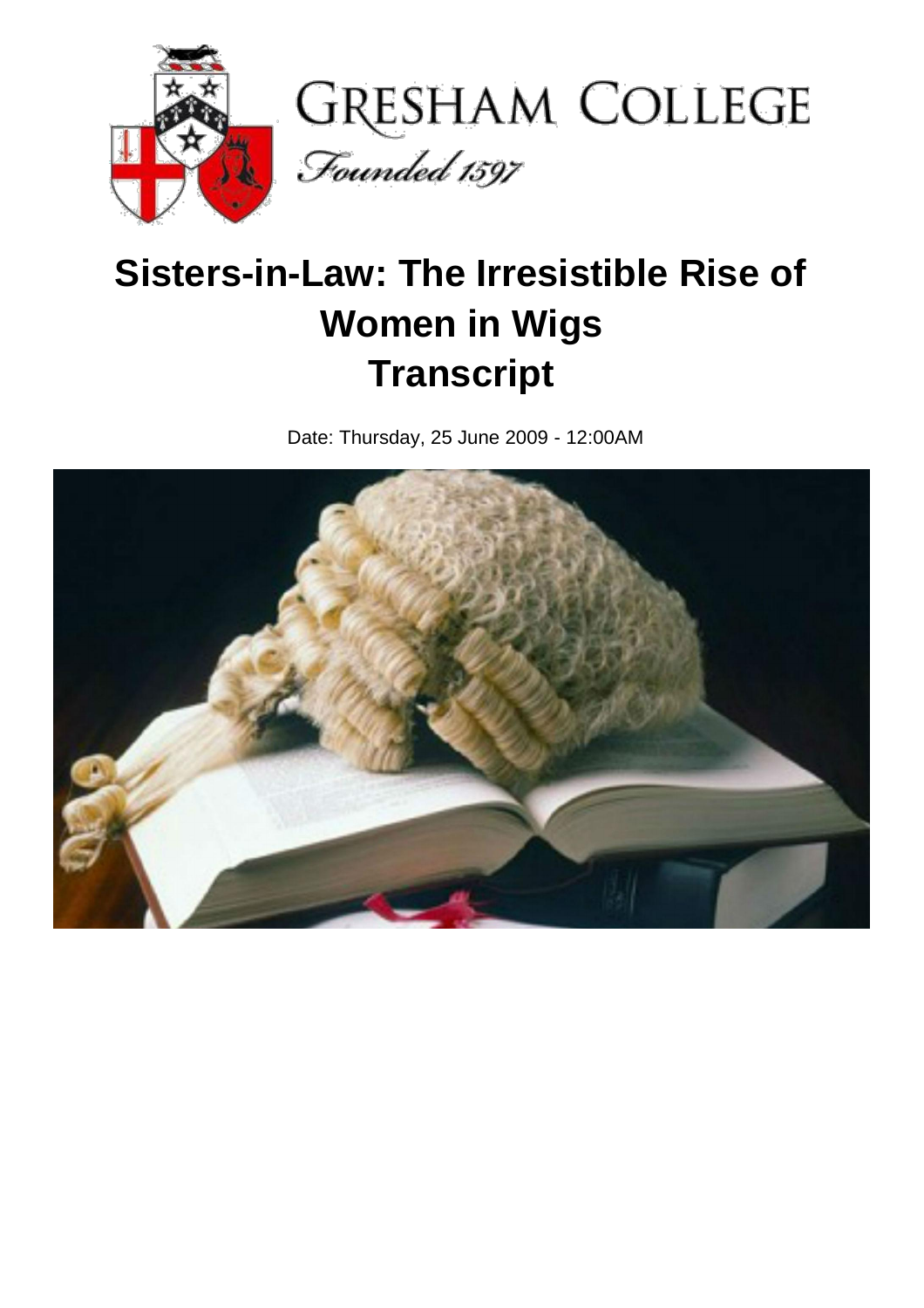### The Gray's Inn Reading 2009

## **Sisters-in-Law: The Irresistible Rise of Women in Wigs**

by The Hon Michael Beloff QC

#### *Treasurer, Provost, my Lords, Ladies and Gentlemen,*

In an unauthorized biography of Cherie Booth<sup>[i][1]</sup> there appears the unmemorable line 'Michael Beloff likes women'. The author does not, I hasten to add, mean to hint that I have a reputation as a serial lover - Blackstone Chambers' answer to Silvio Berlusconi. I have been happily married for almost 4 decades to the same woman - as the late Sir Clement Freud would put it - to my first wife, and - as I would add - to my last - and even my best friends would say that I resemble Don Quixote more than Don Juan.

But, no doubt because I experienced single sex education until the age of 18, and had no sisters, I came late in the day into regular contact with '*the females of the species*'. And while a career at the bar has left me with a capacity, not necessarily admirable, to see several sides of every question, I have never hidden my belief that women, given the chance, do most things better than men.

When up at Oxford, I successfully moved the admission of women to full membership of the Oxford Union. I was a willing participant in a successful campaign to ensure that the Reform Club opened its doors to women members - the first London club to do so. I did not have to follow the example of a distinguished colleague and old friend, who in a blaze of publicity resigned from the Garrick on the grounds that it discriminated against women, having apparently during his prolonged membership not previously noticed that it was a single-sex establishment. I wrote the first commentary on the Sex Discrimination Act 1975, and in 1991 I received the first - and as, alas, it proved the last ' award made by the Women's Defence League, from the hands of Barbara Castle for my contribution to women's rights. This was specifically for my work in the case brought by Ms Marshall in the European Court of Justice which established that it was unlawful under community law to compel women to retire earlier than me[n\[2\].](http://www.gresham.ac.uk/event.asp?PageId=45&EventId=871#_edn3) My real triumph was to persuade the Equal Opportunities Commission to fund the litigation, that body having been earlier advised by eminent leading counsel that the claim had no reasonable prospect of success. But as I get older I wonder against which sex the compulsory retirement rule actually discriminated!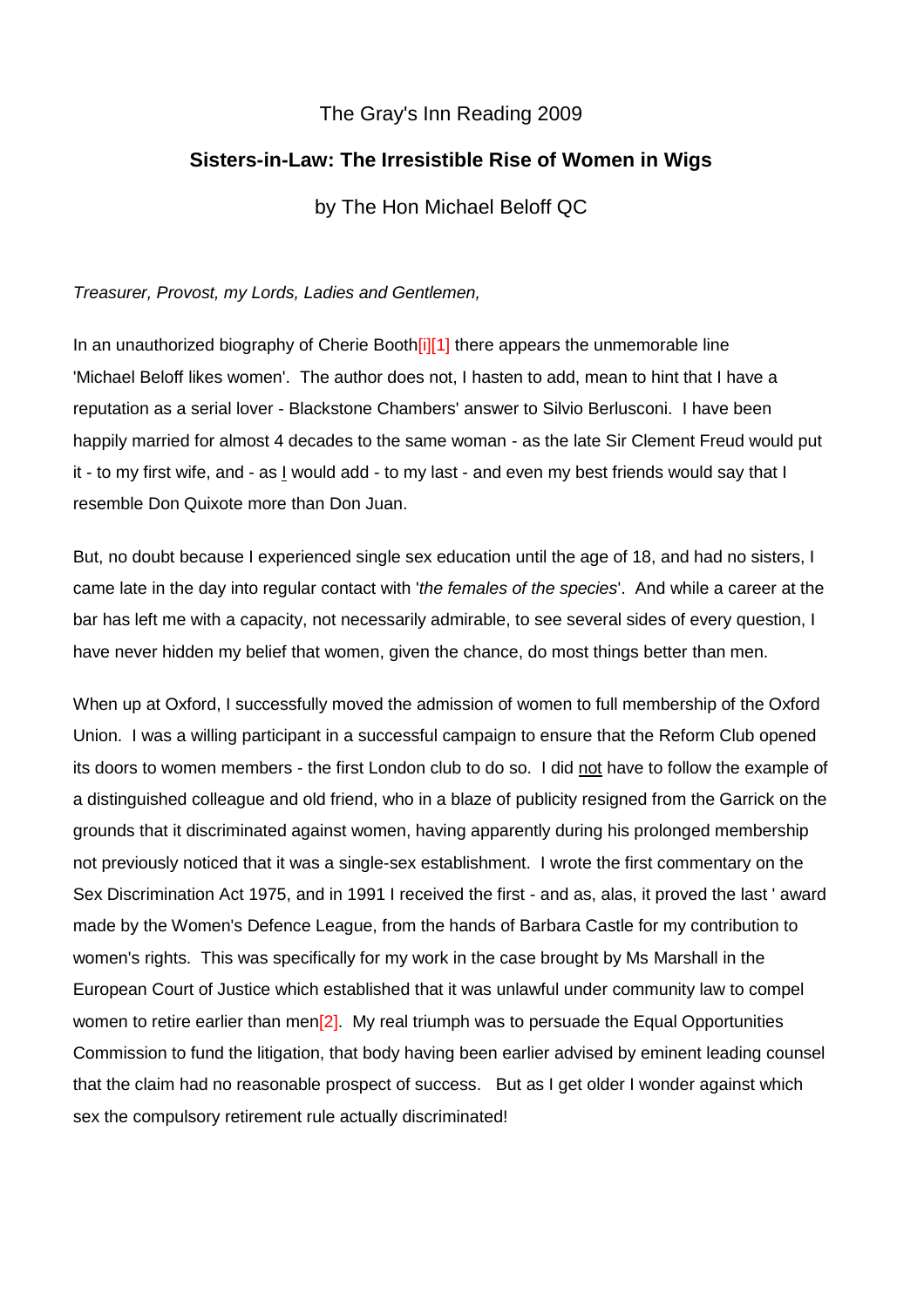So when I was invited to give the Barnard's Inn reading tonight it was predictable that I would wish to reflect on a topic which was dear to my heart, not least because Grays Inn can claim credit for electing the first woman Treasurer of any Inn of Court, the late Master Rose Heilbron, and the first woman Law Lord and member of the Supreme Court to be, Master Hale. But as I shall show, if our Inn can claim to be a late coming pioneer, if that is not a contradiction in terms, it was not ever thus.

In 1903 Bertha Cave brought a test application on behalf of herself including, inter alias, Christobel Pankhurst, the celebrated suffragette, seeking admission to Grays Inn. The Benchers refused to call her, so she appealed to a Tribunal consisting of the Lord Chancellor, the Lord Chief Justice and five other Judges. In the issue of the New York Times of December 5<sup>th</sup> 1903, in among a mixed bag of items, a correspondent described her efforts on appeal in the following way.

#### Headline

'*TOPICS OF THE WEEK IN THE BRITISH CAPITAL; Century-Old Reign of the 'Igh 'At' at Last Ended - Miss Bertha Cave's Attempt to Become a Barrister - political Meetings the Warmest Places in London - Chamberlain Gaining Support Every Day.'*

#### Text

*'Britons are not averse to progress, provided it does not come straight at them headed by a brass band.*

The trouble with Miss Bertha Cave, the would-be woman barrister, was that in her campaign of progress she had to have a brass band. She could not sneak into Gray's Inn Court. If she could have slipped in through the cellar window, and little by little assumed the prerogatives attaching to a barrister, she might in course of time, say when she had reached her eightieth year, have found herself in the traditional wig, eating the traditional dinners, and smoking the traditional pipe.

#### O Tempora - I interpolate - O Mores*!'*

She had to go to work in another way and appear before the tribunal of Judges sitting in the House of Lords. Clad in a navy blue walking suit with a bolero of the same material trimmed in white, and balancing a rather piquant black hat on her head, she carried her comely self into the presence of the august Judges. She deposited a purse and a package that looked like corsets on the table, and then pleaded her case. There was no question of ability raised, it was solely a matter of sex. So she told the Judges what other countries were doing for women who desired to practice law.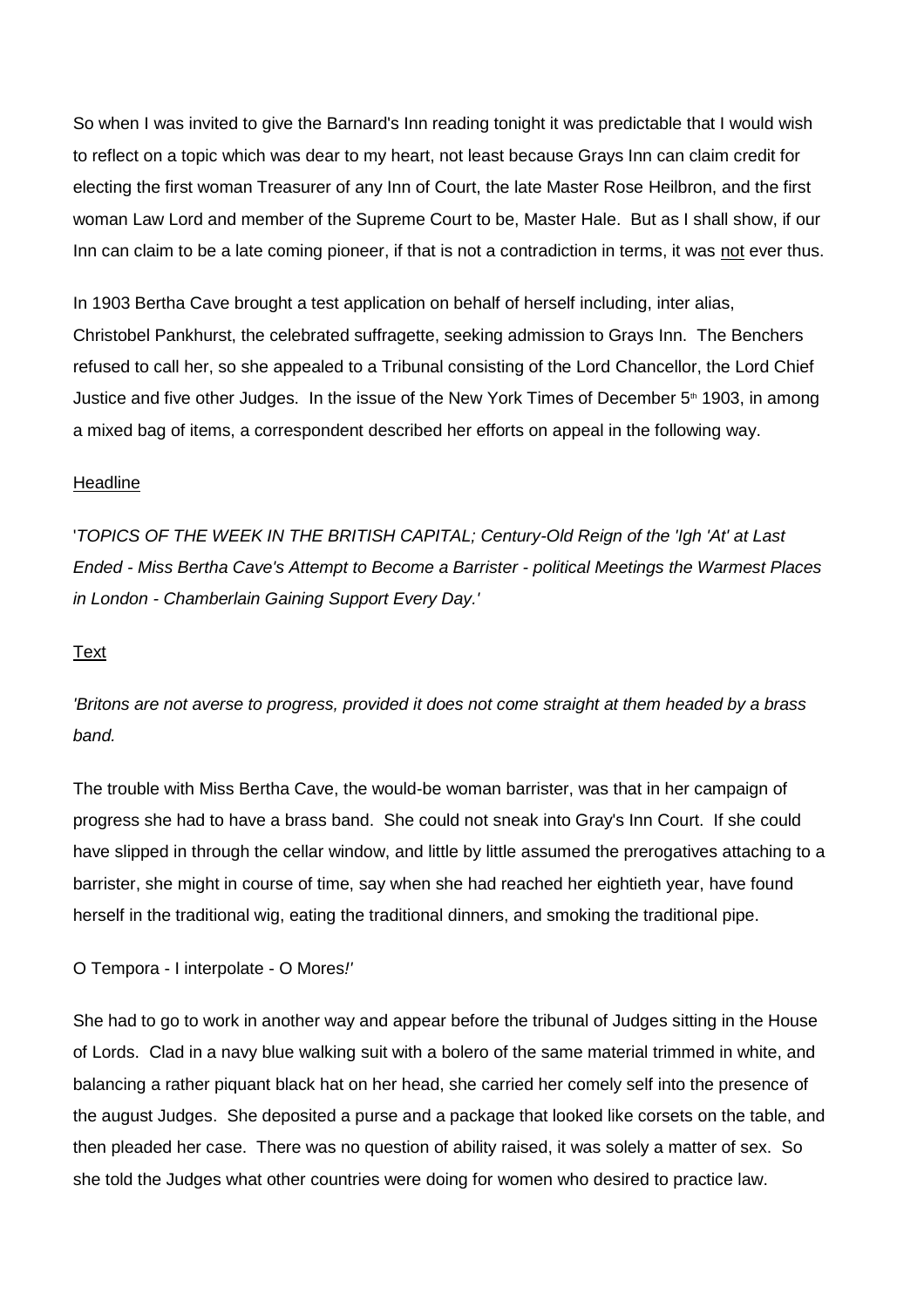The Judges listened smilingly, and when Miss Cave was through promptly advised her that there was no precedent for admitting women students at any of the Inns of Court, and that they did not feel justified in creating one. 'I wish your lordships good morning.' said the little woman frigidly, and picking up her purse and her corsets she quitted the judicial presence and went out in the cold, cold world.'

The issue as to whether women could be admitted to the professions as solicitors<sup>[3]</sup>, barristers, or doctors, or could enjoy the franchise<sup>[4]</sup> or access to public office<sup>[5]</sup> was often couched in terms of whether women were 'persons' within the relevant legislation; the cases indeed came to be called 'persons' cases<sup>[6]</sup>. It is one of the little ironies of history that the feminists of the mid to late twentieth century regarded the description of women as 'persons' as being a victory for emancipation when the same nomenclature had been earlier used in the Courts to deny them their natural rights. The writings of Coke were frequently prayed in aid to support rejection of the women's claims. Coke is, of course, a legendary figure in English law. His wife wrote after his death '*We shall never see his like again*? ' an ambiguous pronouncement clarified only by the succeeding words '*Praise be to God*'.

In Ireland an issue which arose for judicial determination was whether a woman could become a clerk to the petty session[s\[7\].](http://www.gresham.ac.uk/event.asp?PageId=45&EventId=871#_edn8) Ronan LJ painstakingly listed the reasons why at common law women were previously held not qualified to perform public functions: *1 subordination of sex, 2 inferiority of body , 3 mental inferiority due to course of education and training, 4 decency and decorum*[.\[8\].](http://www.gresham.ac.uk/event.asp?PageId=45&EventId=871#_edn9) But the Court ultimately upheld the disqualification as a matter of statute, not common law, adding: 'the reason for the modern decisions disqualifying women from public office has not *been inferiority of intellect or discretion, which few people would now have the likelihood to allege, it has rather rested upon considerations of decorum and upon the unfitness of certain painful and exacting duties in relation to the finer qualities of women*'[.\[9\]](http://www.gresham.ac.uk/event.asp?PageId=45&EventId=871#_edn10)

It was not until 1929 in a case involving eligibility for election to the Senate in Canada that the Privy Council decided that a 'person' could include a woman<sup>[10]</sup>.

Lord Sankey LC said: *'the exclusion of women from all public office is a relic of days more barbarous than our own'*, and casting around for a plausible explanation, delved dubiously into prehistory *'such exclusion is probably due to the fact that the deliberative assemblies of the early tribes were attended by men under arms and women did not bear arms*['\[11\].](http://www.gresham.ac.uk/event.asp?PageId=45&EventId=871#_edn12)

He also said more pertinently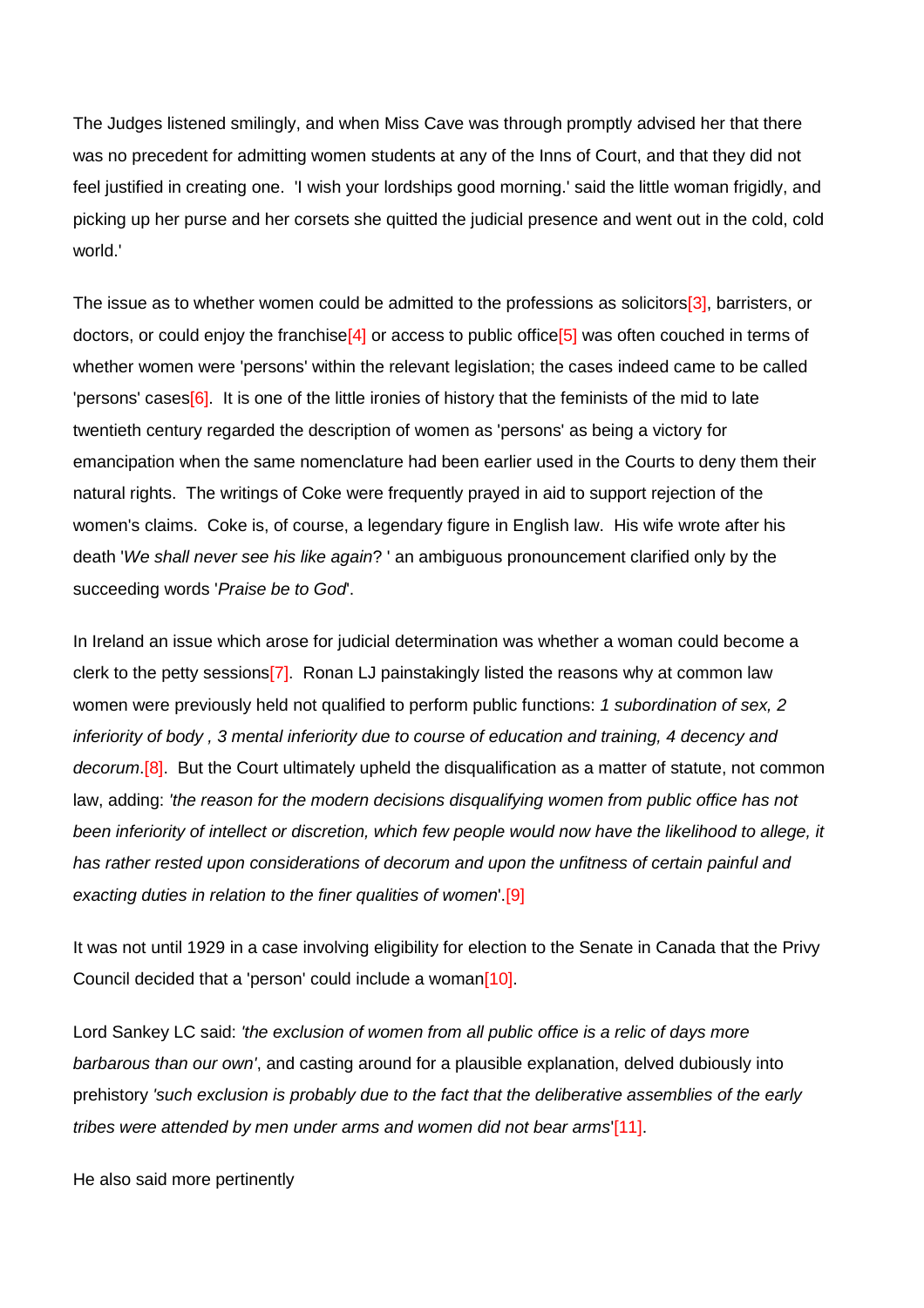*custom is apt to develop into traditions which are stronger than law and remain unaltered long after the reason for them has disappeared*['\[12\].](http://www.gresham.ac.uk/event.asp?PageId=45&EventId=871#_edn13)

No lesser a champion of women's rights than Master Hale has commented

*Despite the historical learning deployed, this looks more like political than black letter reasoning.*[\[13\]](http://www.gresham.ac.uk/event.asp?PageId=45&EventId=871#_edn14)*,*

I agree and have nothing to add.

In consequence Master Hale teasingly suggested that the validity of her own appointment as Law Lord under Section 6 of the Appellate Jurisdiction Act 1876 which refers to *'qualified persons'* might be doubtf[ul\[14\].](http://www.gresham.ac.uk/event.asp?PageId=45&EventId=871#_edn15)

I disagree, and would add a great deal if the point were ever taken. Indeed a thousand swords would surely leap from their scabbards in her support.

The Courts in the Empire were no more responsive to women's claims for admission to the legal profession.

In Canada Mabel French brought two test cases. She was unsuccessful in her attempt to be admitted to legal practice in New Brunswic[k\[15\].](http://www.gresham.ac.uk/event.asp?PageId=45&EventId=871#_edn16) Her later application to be admitted to the Bar of British Colombia, also failed. The Chief Justice said

'*that there may be cogent reasons for change based upon changes in the legal status of women, and the enlarged activities of modern life may be admitted, but this is a matter for the legislature, not the Court to resolve'*.

Judges in the francophone regions were no more tolerant and held that

*'*women could be admitted neither to the study of law nor to the legal profession in *Quebec*['\[16\]](http://www.gresham.ac.uk/event.asp?PageId=45&EventId=871#_edn17)

In the Transvaal a woman failed to become an attorney in a case brought before the very same Supreme Court which had been robust in overruling the Law Society's objection to admission of an indigenous African. In the Court's view the word 'person' included a black man but not a white woman[.\[17\]](http://www.gresham.ac.uk/event.asp?PageId=45&EventId=871#_edn18)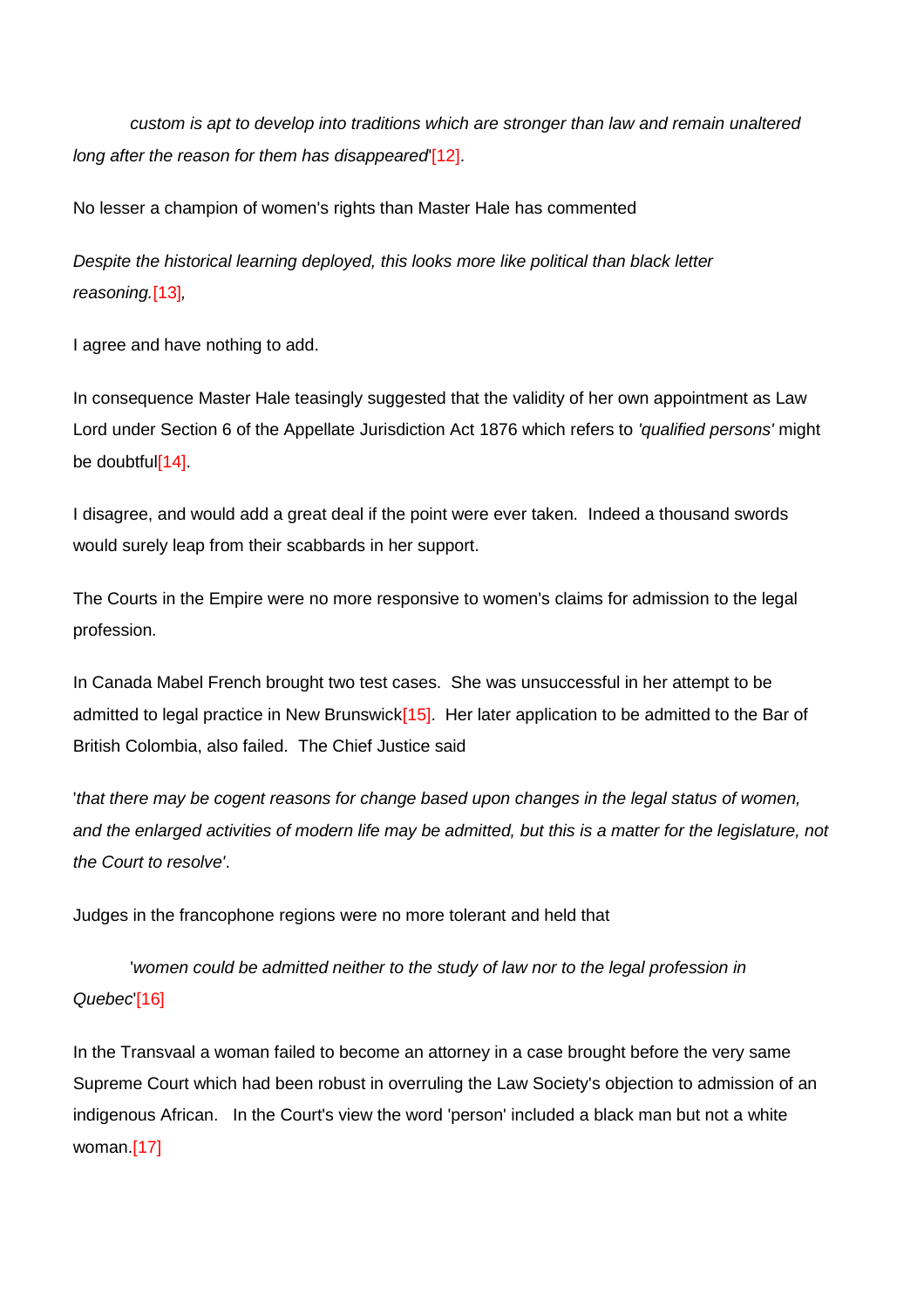Madeline Wookey's attempt to be admitted as an article clerk was rejected by the South African Appeal Court<sup>[18]</sup>, Mr Justice de Villiers conceding (necessarily) that the word 'person' was, in its ordinary and natural meaning, wide enough to include women nonetheless was not prepared to hold that the legislature intended it to be so construed.

#### '*We cannot'*

he said with a scholarly flourish:

'*ignore the fact that from the time Carfania vexed the soul of some too nervous praetor with her pleading down to their our day the profession of attorney has been exercised exclusively by men, and this applied not only in Holland....*

a genuflection to the Roman Dutch origins of South African law ...

#### *but also in England*.'

He conceded that restrictions based on race or religion (he mentioned Jews) or disability (he mentioned the blind) were obsolete, but denied expressly that the same applied to restrictions based on sex. The South African Law Journal to its credit declined to accept the logic of the difference<sup>[19]</sup>, although its liberal record, if not its commitment to free speech, was somewhat blemished when five years later another contributor argued that:

#### ?*for women to practice law would be to revolt against nature*['\[20\].](http://www.gresham.ac.uk/event.asp?PageId=45&EventId=871#_edn21)

How stood matters in the New Worl[d'\[21\]](http://www.gresham.ac.uk/event.asp?PageId=45&EventId=871#_edn22) The mosaic constitutional pattern of the United States ensured that for aspirant women attorneys practice varied from state to state. In colonial times for *force majeure*reasonswomen were often attorneys in fact if not attorneys in law. But later there was a retreat from that position. Post civil war judges were astute to ban women from the legal profession, relying Scalia-like, on the originalist construction of the intentions of those who drafted the statutes for admission to the bar [22], and rejecting the approach of a Steyn that statutes are always speakin[g\[23\].](http://www.gresham.ac.uk/event.asp?PageId=45&EventId=871#_edn24)

Arabell Mansfiel[d\[24\]](http://www.gresham.ac.uk/event.asp?PageId=45&EventId=871#_edn25) was the first woman to be admitted to the practice of law in the USA in the state of <u>Iowa</u>, whose contemporary fame rests more upon the crucial role it plays in the selection of party Presidential nominees. The Iowa code of 1861 limited admission to the bar to *'any white male person'*. In an ingenious exercise of interpretation the Iowa Supreme Court ruled that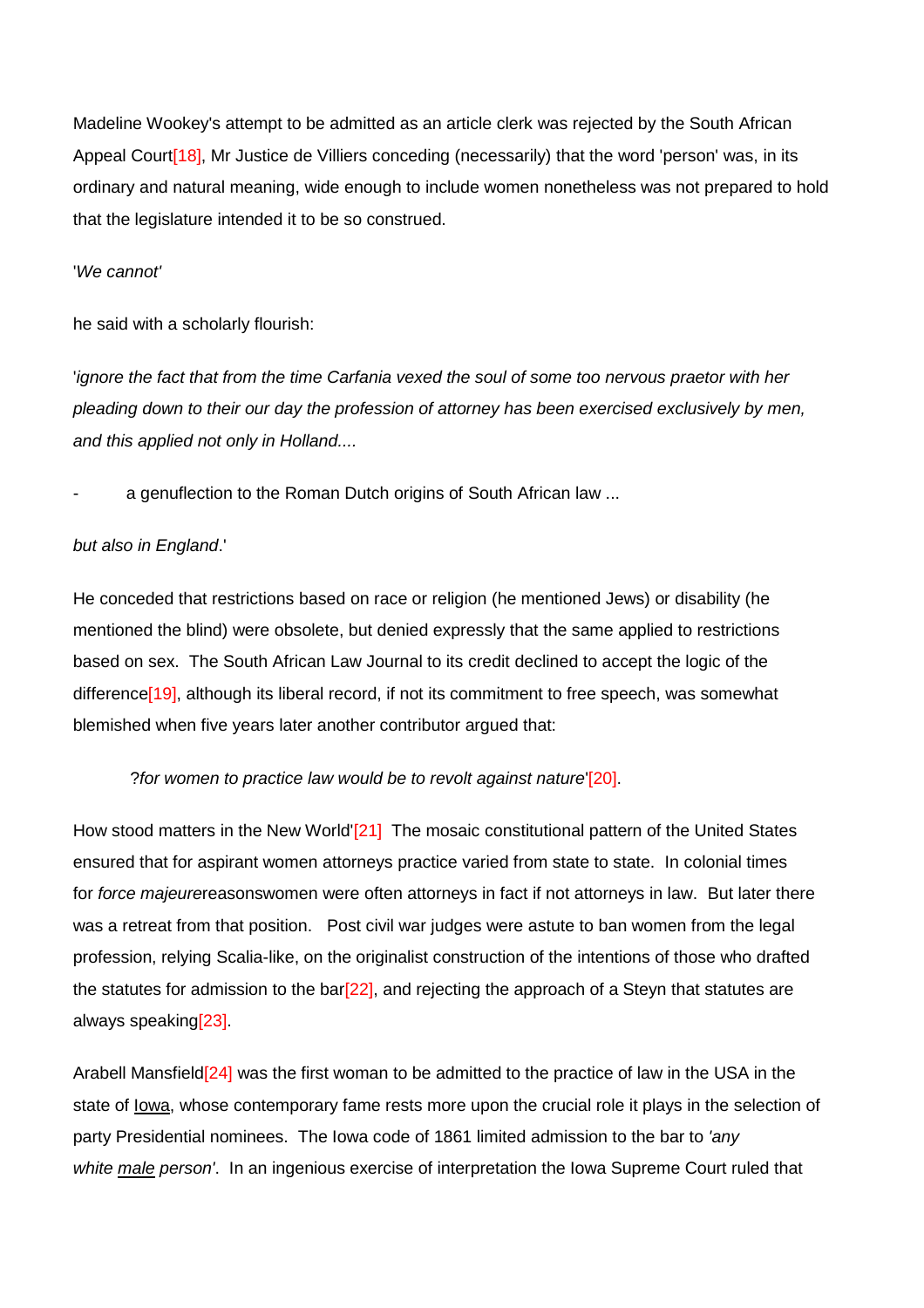'*the affirmative is not any implied denial of the rights of females'*. The Latin precept *inclusio unius exclusio alterius* was once described by Lord Diplock as being victim of a '*misunderstanding' that is regrettably common.[\[25\]](http://www.gresham.ac.uk/event.asp?PageId=45&EventId=871#_edn26).* Whether misunderstood or not, the precept had apparently not penetrated the jurisprudence of the mid west at all. The Iowa State Code of 1873 blue pencilled the potentially offending words; but it was not until the 1920s that states started routinely admitting women to the Bar, although not in great numbers, Delaware and Rhode Island being the last to capitulate, and it was not until 1957 that the Supreme Court disallowed sexist state restrictions on admissions[.\[26\]](http://www.gresham.ac.uk/event.asp?PageId=45&EventId=871#_edn27)

In 1870 the distinctively named Lemma Barkaloo became the first woman to  $try$  a case in the American courts. She had earlier been denied entry to Columbia Law School, a member of whose Board of Trustees stated '*I think that the clack of these possible Portias will never be heard in Dwights Moot Courts*..[.\[27\].](http://www.gresham.ac.uk/event.asp?PageId=45&EventId=871#_edn28) He was an obstacle, but not, it would seem, an oracle. Another who sought to hold back the tide Chief Justice Ryan of the Wisconsin Supreme Court in 1875 carried his brethren with him when regarding it as inappropriate *that women should be permitted to mix professionally with all the nastiness of the world that finds its way into the Courts of Justice.[\[28\]](http://www.gresham.ac.uk/event.asp?PageId=45&EventId=871#_edn29)*, but his triumph was only temporary. Four years later he was the sole dissenter when the earlier judgment was reversed<sup>[29]</sup>.

In *Bradwell v Ilinois*[\[30\]](http://www.gresham.ac.uk/event.asp?PageId=45&EventId=871#_edn31) Myra Bradwell, successful in the Illinois Bar Exam found herself disqualified by reason of her marriage, even though her husband was a Judge. The record of proceedings mercifully does not suggest that it was because of his office.

In the Supreme Court Justice Bradley insisted that, as Blackstone had opined - I speak of the jurist not the Chambers which bears his name - women had no legal existence separate from that of their husbands. The Appellant's citation of the  $14<sup>th</sup>$  Amendment was to no avail; the privileges and immunities to which the famous equal protection clause attached did not apparently include the right to practice law. She was, paradoxically a citizen, but not a person. Her story has a happier ending. In 1892, she was admitted in practice before the Supreme Court, although she never availed herself of the righ[t\[31\].](http://www.gresham.ac.uk/event.asp?PageId=45&EventId=871#_edn32)

Even when sex was added as a prohibited ground for discrimination into the Civil Rights Act 1964, whose inspiration was the need to combat racial discrimination, it is unclear whether this was done to impede or to improve the bil[l\[32\].](http://www.gresham.ac.uk/event.asp?PageId=45&EventId=871#_edn33)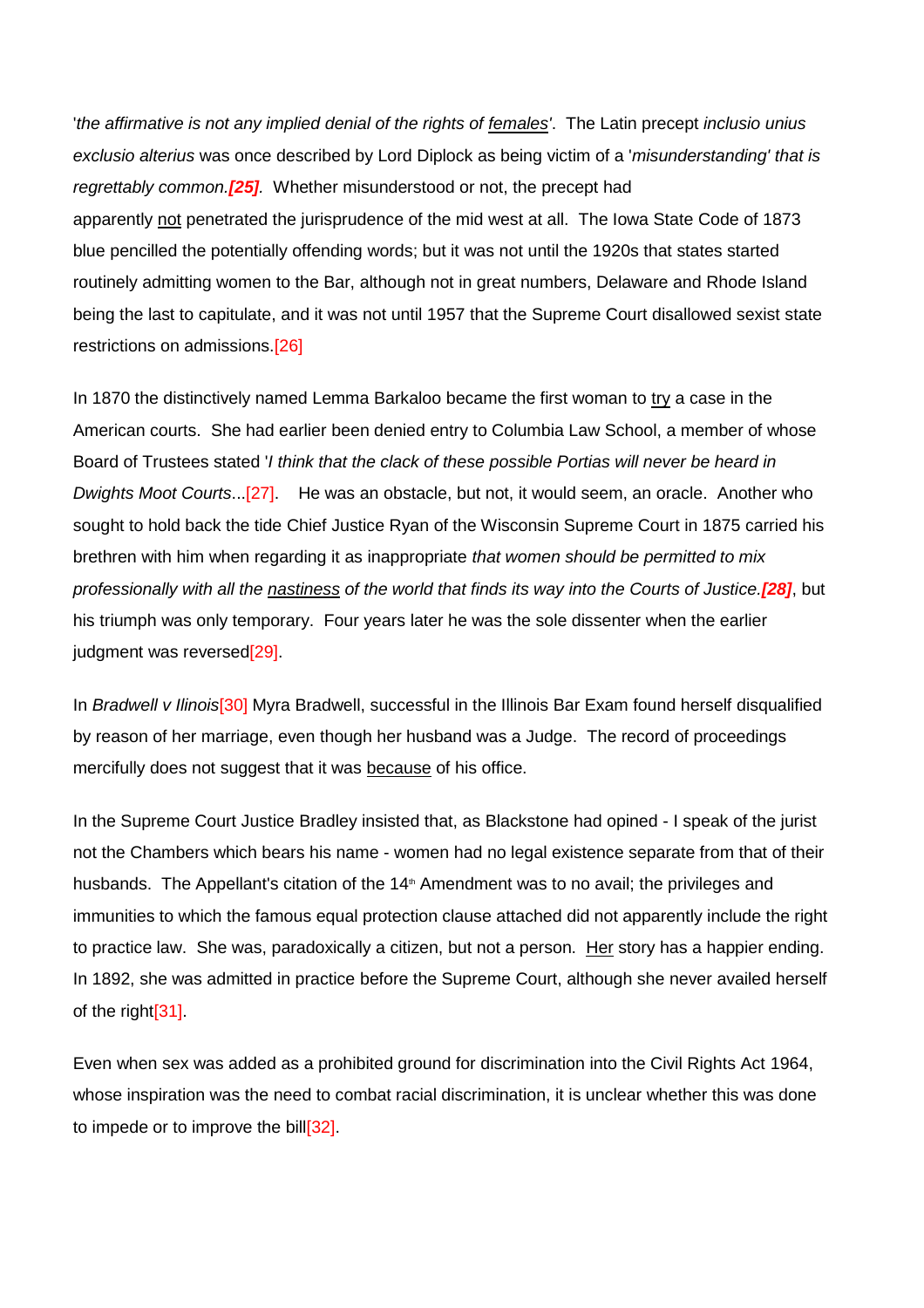The conclusion of Albie Sachs writing in 1978 was that whether under a system where the judges had to respect parliamentary sovereignty or one where the judges saw themselves as guardians of a paramount constitution

...*'the judges in the two countries almost invariably arrived at the same conclusions at almost precisely the same times, quite irrespective of the constitutional routes they followed*[?'\[33\].](http://www.gresham.ac.uk/event.asp?PageId=45&EventId=871#_edn34)

A variety of reasons for what, with the benefit of hindsight, seems an indefensible discrimination can be distilled from the jurisprudence.

First the response chivalrous - that to allow women to practice law would destroy '*man's reverence for womanhood and faith in women'[\[34\]](http://www.gresham.ac.uk/event.asp?PageId=45&EventId=871#_edn35)*.

Second, the response delicate - that for women to practice law offended against decorum.

Third the response chauvinist - that women were simply unsuited to the demands of the profession physically, intellectually and emotionally.

Fourth the response obstinate - that the legal profession was already overcrowded.

Fifth the response protectionist - that professional standards would be affected.

Sixth the response pragmatic - that admission would be wasteful since women is more likely than men to withdraw from the practice.

Seventh, that the response religious - that in one judge's words '*The paramount destiny and mission of women is to fulfil the noble and benign offices of wife and mother, the law of the creator*'[.\[35\]](http://www.gresham.ac.uk/event.asp?PageId=45&EventId=871#_edn36)

Eighth the response traditionalist - that since the profession had always been all male, so it should remain.

As the late Eric Morecambe would have put it, there's no answer to that.

It was on the basis of this last reason that it was held in 1914 that women could not be admitted by the Law Society to qualify as solicitors under the Solicitors Act 184[3\[36\].](http://www.gresham.ac.uk/event.asp?PageId=45&EventId=871#_edn37) Cozens Hardy MR relying on: *'long uniform and uninterrupted usage*' said a reform was a matter for Parliament, while he conceded that *'in point of intelligence and education and competency women'are at least the equal to a great many, and probably far better than many of the candidates who will come up for*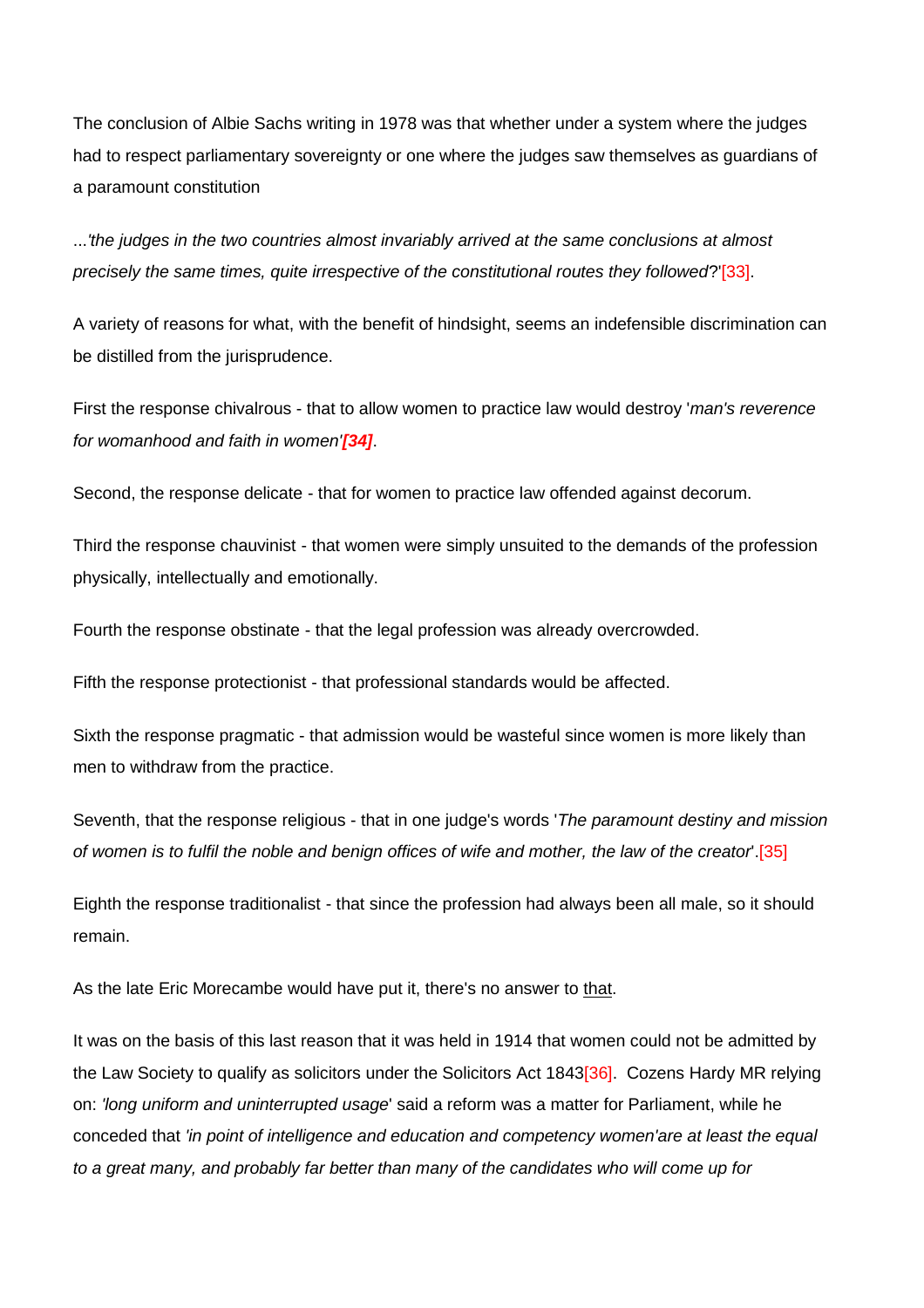*examination*..[.'\[37\]e](http://www.gresham.ac.uk/event.asp?PageId=45&EventId=871#_edn38)specially he added, the applicant *...'a distinguished Oxfordstudent*..[.'\[38\];](http://www.gresham.ac.uk/event.asp?PageId=45&EventId=871#_edn39) Swinfen Eady LJ, however, commented that the inability of married women freely to make contracts would impede them from entering into articles, musing that : *'every woman can be married at some time in her life,'*[\[39\]a](http://www.gresham.ac.uk/event.asp?PageId=45&EventId=871#_edn40) more cautious statement than that of Lord Birkenhead LC in the famous *Viscountess Rhonda's claim[\[40\]](http://www.gresham.ac.uk/event.asp?PageId=45&EventId=871#_edn41)* who opined '*a female must remain a female until she dies'* being oblivious to the possibilities of gender reassignment or transexuality.

The dismantling of the barriers in Great Britain was engineered by the Sex Disqualification Removal Act 1919 which provided that no person should be disqualified by sex or marriage from the exercising of any public function.

The prohibition allowed no scope for construing 'person' as other than applying to both sexes.

In supporting the Bill Lord Sumner $[41]$ a diehard Tory rejected a flood gates argument

'*that it was a stepping stone to higher things, the Bar, the vote, the Woolsack, I know not what*[.\[42\]'](http://www.gresham.ac.uk/event.asp?PageId=45&EventId=871#_edn43)

Two out of three of those events have, of course, come to pass: only the woolsack remains unclimbed - at any rate by a Lady Lord Chancellor. Please note the gulf even in that extra curial *obiter dictum*, thought then to exist between the two branches of the legal profession. Women solicitors maybe; women barristers never! But Lord Sumner was not only the sceptic of his time.

In a lecture in Cambridge in 1924, His Honour Judge Edward Parry made it clear that he considered that the key virtues of barristers were unevenly distributed between the sexes.

'*Honesty and courage women have: but industry crushes them: wit they admire but do not possess. Eloquence they neglect: judgment they lack: fellowship is alien to them'.*[\[43\]](http://www.gresham.ac.uk/event.asp?PageId=45&EventId=871#_edn44)

And Henry Dickson KC wrote only a decade later:

 '*As to whether women are likely to make a real success in the profession in the future, it is rather too early to judge. I have had some experience of their worth in the Central Criminal Court of late years: but I prefer to withhold my judgment on such a very delicate question at the present time.'*[\[44\]](http://www.gresham.ac.uk/event.asp?PageId=45&EventId=871#_edn45)

Yet as his reference to his experience shows, once a breach was made in the fortifications of the profession, a few female pioneers were quick to profit from it.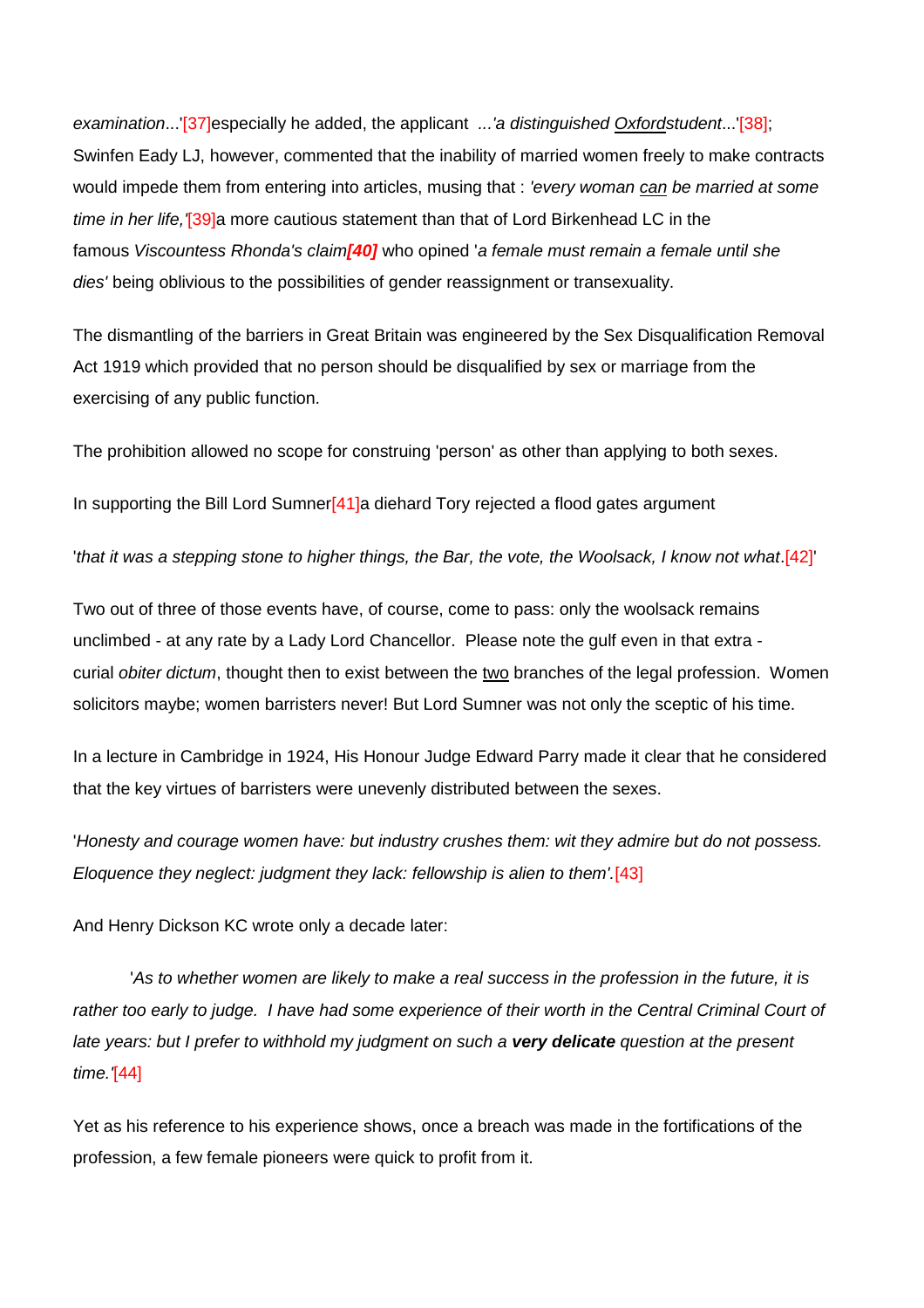Margaret Henderson Kidd was the first female member of the Faculty of Advocates although from 1923 to 1948 she remained the only female advocate. Then and till much later the ladies robing room was situated off a lower corridor in Parliament House opposite the condemned cell, and hot water was only put in after the second world war.

The first woman to be called to the English bar was Ivy Williams a Middle Templa[r\[45\]](http://www.gresham.ac.uk/event.asp?PageId=45&EventId=871#_edn46) - in 1921 - six months after Frances Kyle had been called to the Irish bar.

The changing attitude of the legal establishment to her ascent can be illustrated by the characterisation by The Law Journal of her threat in 1904 to set up a third branch of the legal profession if Law Society and Benchers did not yield in their opposition as *'a futile attempt of a persistent lady to gain admission to the Bar[\[46\]](http://www.gresham.ac.uk/event.asp?PageId=45&EventId=871#_edn47)*', while later serenading her call as *'one of the most memorable days in the annals of the English legal profession',* although adding waspishly that *'the admission was never likely to be justified by any success they will achieve in the field of advocacy'[\[47\]](http://www.gresham.ac.uk/event.asp?PageId=45&EventId=871#_edn48)'*. Ivy Williams herself eschewed advocacy in favour of scholarship and teaching.

Not so the silver medalist in the female race to be called, Helena Normanton $[48]$ , also a Middle Templar - the first woman to obtain a divorce for a client, the first to lead for the prosecution in murder, the first to plead in the High Court, the Old Bailey and the London Sessions, and in 1949 with Master Rose Heilbron the joint first English King's Counsel. By reason of the attention paid to her gender she was wrongly accused of advertising, and suspect because of her feminist activities. She argued in favour of equal pay for equal work as early as 1914 and for women to retain her individual identity after marriage. She was the first women to be issued with a passport in her maiden name, and was an advocate of divorce law reform.

The first woman member of the Bar Council was Hannah Wright (née Cross) who died only last year.

A PPE convert, she aspired to a Chancery Practice. Her obituary in the Time[s\[49\]](http://www.gresham.ac.uk/event.asp?PageId=45&EventId=871#_edn50) records.

'*There was no official method of getting pupillage or a seat in chambers and she had great difficulty in finding a place. She looked for an opening in a great number of chambers and applied for five or six, where she was given a welcoming hearing by the Head of Chambers, but was told to return next day when he would have discussed the matter with the Clerk. Then, the invariable answer was 'so sorry, but there is no lavatory for you'. Eventually she reapplied promising always to use the*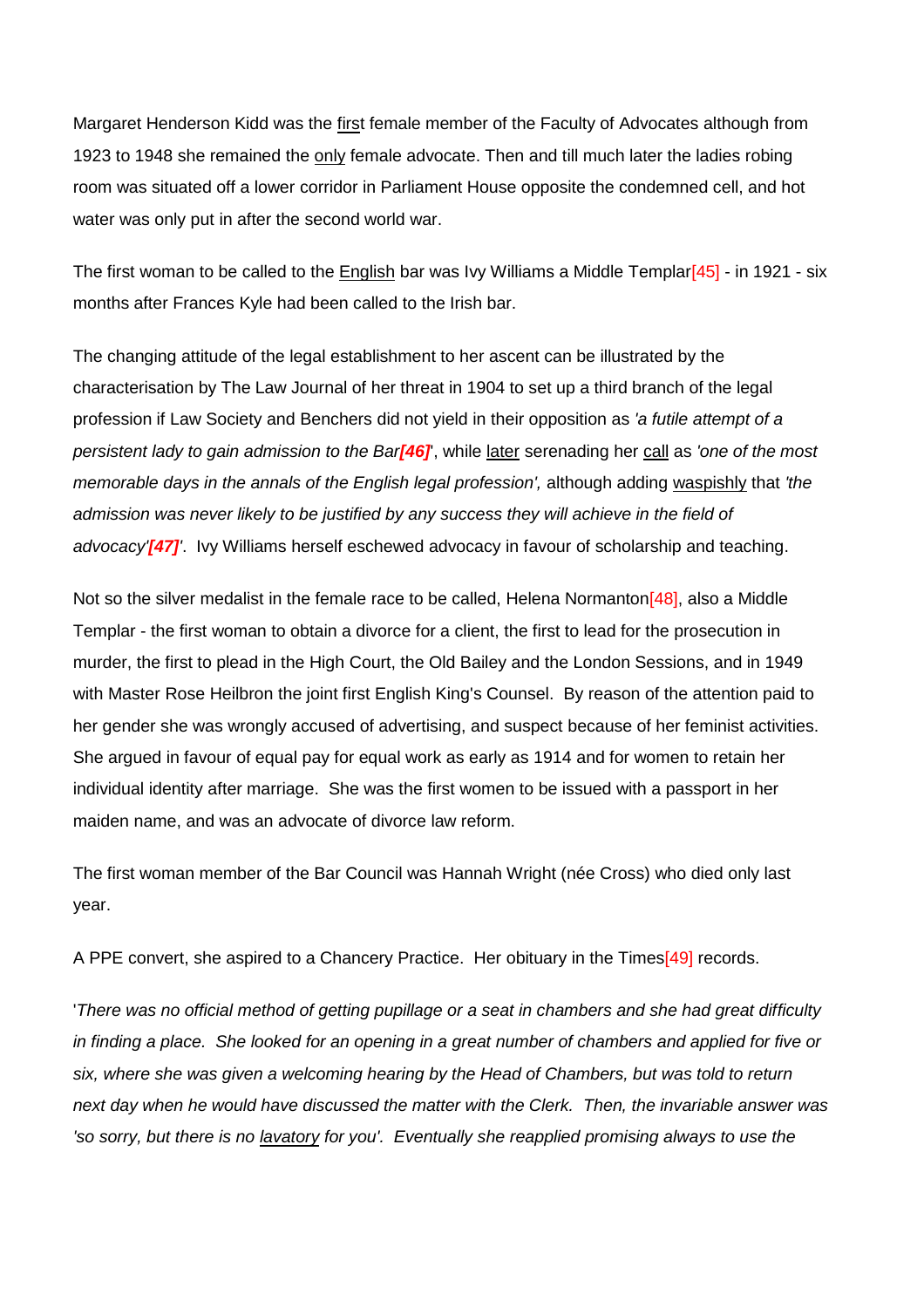*public lavatories in Lincoln's Inn Fields, and was accepted by the Chambers in 1 New Square. She was called to the Bar in 1931 by Lincolns Inn.*

*..*

*Several solicitors said they would like to send her work but then added that their clients would not even consider employing a woman. One client said, 'What, are there no men at the Bar anymore?'*

*She did not feel that judges were prejudiced against her. But in one case involving an affiliation order the magistrates took her to be the client.'*

Now for some statistics. In 1921 there were 20 women listed as called to the Bar; in 1929 67; by 1955 there was a decline to 64, by 1965 the figure was 99: 1970 it was 147, 1976 it was 313. [\[50\]](http://www.gresham.ac.uk/event.asp?PageId=45&EventId=871#_edn51)  The pace of any advance was pitifully slow. It is instructive that in his 1962 Hamlyn Lectures *'Lawyer and Litigant in England*', Sir Robert Megarry had a section on 'Lawyers as professional men['\[51\],](http://www.gresham.ac.uk/event.asp?PageId=45&EventId=871#_edn52) a heading not, I think, redeemed by the benevolent precept of the Interpretation Acts that for statutory purposes men include women.

What were the causes?

Let me call 3 witnesses for the prosecution.

First Dame Elizabeth Lane's whose memoir 'Hear the Other Side''<sup>[52]</sup>provides a somewhat arch, but nonetheless revealing account of the career of the first woman High Court Judge. Her path was encumbered by hurdles both external and internal to her.

She was initially refused a place in chambers because of opposition of a senior - and traditionally Jurassic - my adjective, not hers - clerk as - I hasten to add - clerks then were[!\[53\]](http://www.gresham.ac.uk/event.asp?PageId=45&EventId=871#_edn54) But once within the sanctum, finding herself on being briefed in an indecent assault, she burst into tears, threw the instructions in the waste paper basket, and muttered to herself that :*'she would not take part in such a filthy case*' [\[54\].](http://www.gresham.ac.uk/event.asp?PageId=45&EventId=871#_edn55)

Like Hannah Wright she encountered more prejudice among litigants than among solicitors, one calling her: *'a cauliflower headed bitch*[''\[55\].](http://www.gresham.ac.uk/event.asp?PageId=45&EventId=871#_edn56) Nonetheless her practice burgeoned. She defended, in a case arising out of a fracas between overseas soldiers stationed in this country, a private soldier who assaulted with a broom an officer whom, he believed, was making advances to his wife. She claims to have opened her defence: *'this is case of a Pole who hit a Pole with a pole*['\[56\],](http://www.gresham.ac.uk/event.asp?PageId=45&EventId=871#_edn57) and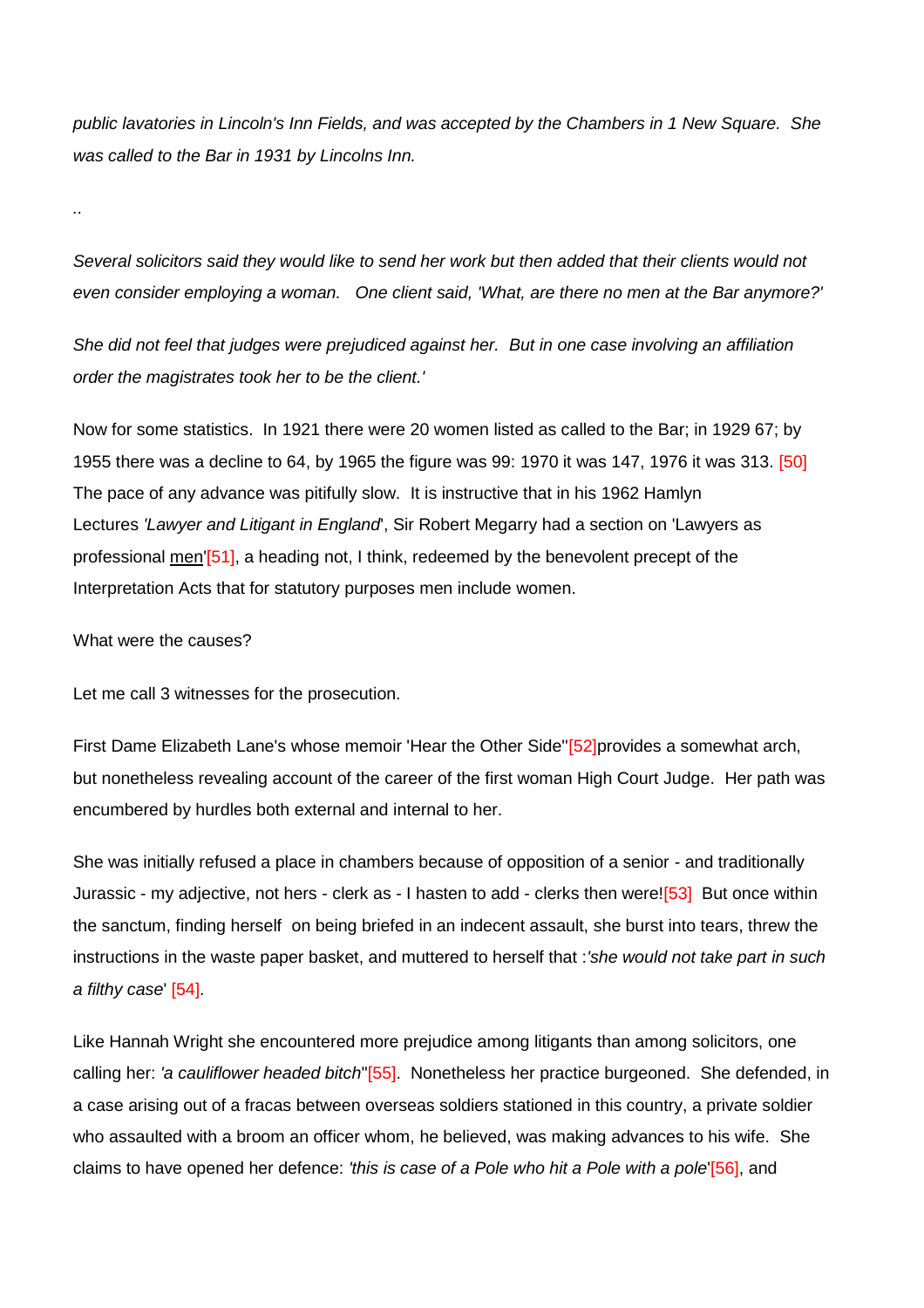speculates that this plea in mitigation resulted in a lower sentence than might otherwise have been the case, though I surmise that *it might*, certainly **ought** to, have resulted in a higher one.

When elevated to the bench, she heard her clerk being congratulated by another clerk on his , not her - achievement. But even from that pinnacle she noted the prejudice against women.

*'One bold female who asked whether she could not be a judge's marshal was firmly told that it was*  impossible because if the judges were unmarried they might feel they would be compromised and if *they were married their wives would not allow it*['\[57\].](http://www.gresham.ac.uk/event.asp?PageId=45&EventId=871#_edn58)

I turn secondly to Master Helena Kenned[y\[58\]](http://www.gresham.ac.uk/event.asp?PageId=45&EventId=871#_edn59) and her autobiographical chapter 'Playing Porti[a'\[59\].](http://www.gresham.ac.uk/event.asp?PageId=45&EventId=871#_edn60) She describes both the lack of expectation in what we nowadays term euphemistically nontraditional backgrounds and the problems encountered by those who transcended such perceived limits. She records that:

'*When some of my relatives were told that I had joined Grays Inn and was studying for the Bar, they imagined I had gone in for hotel management and catering*[\[60\]',](http://www.gresham.ac.uk/event.asp?PageId=45&EventId=871#_edn61) and adds, that once admitted '*I stepped from the equivalent of a comprehensive school in no mean city into the pages of an Evelyn Waugh novel*[.'\[61\]](http://www.gresham.ac.uk/event.asp?PageId=45&EventId=871#_edn62)

She describes in pungent detail the perils of being Master Junior, the problems with dress code, the casual sexism of the male students - all this but thirty years ago. Mercifully nous avons changé tout cela, although, interestingly, the blokish atmosphere of some chambers, reminiscent of that reputed to exist in Gordon Brown's inner circle, still persists.

Harry Mount's slimmest of slim volumes. 'My Brief Career'<sup>[62]</sup>, a recollection of a misspent pupillage a few years back recalled the single female tenant as an unique figure among the members of Chambers who,*'had all the good manners and delivered all the pleasantries that I was used to in the outside world*[.'\[63\].](http://www.gresham.ac.uk/event.asp?PageId=45&EventId=871#_edn64) **That** observation may have the ring of truth, but otherwise the book shows that it is not only, as Shakepeare's Henry V put it, old men who forget, but young men too.

I have taken a tactical decision not to rely on my third witness, who penned reminiscences under the nom de plume Venisha. Her title '*Missy you've dropped your briefs'* is based on a joke whose humorous potential, never particularly impressive, was probably exhausted by five minutes after Ivy Williams' call<sup>[64]</sup>. This justifiably little known work can nonetheless still be found on the shelves of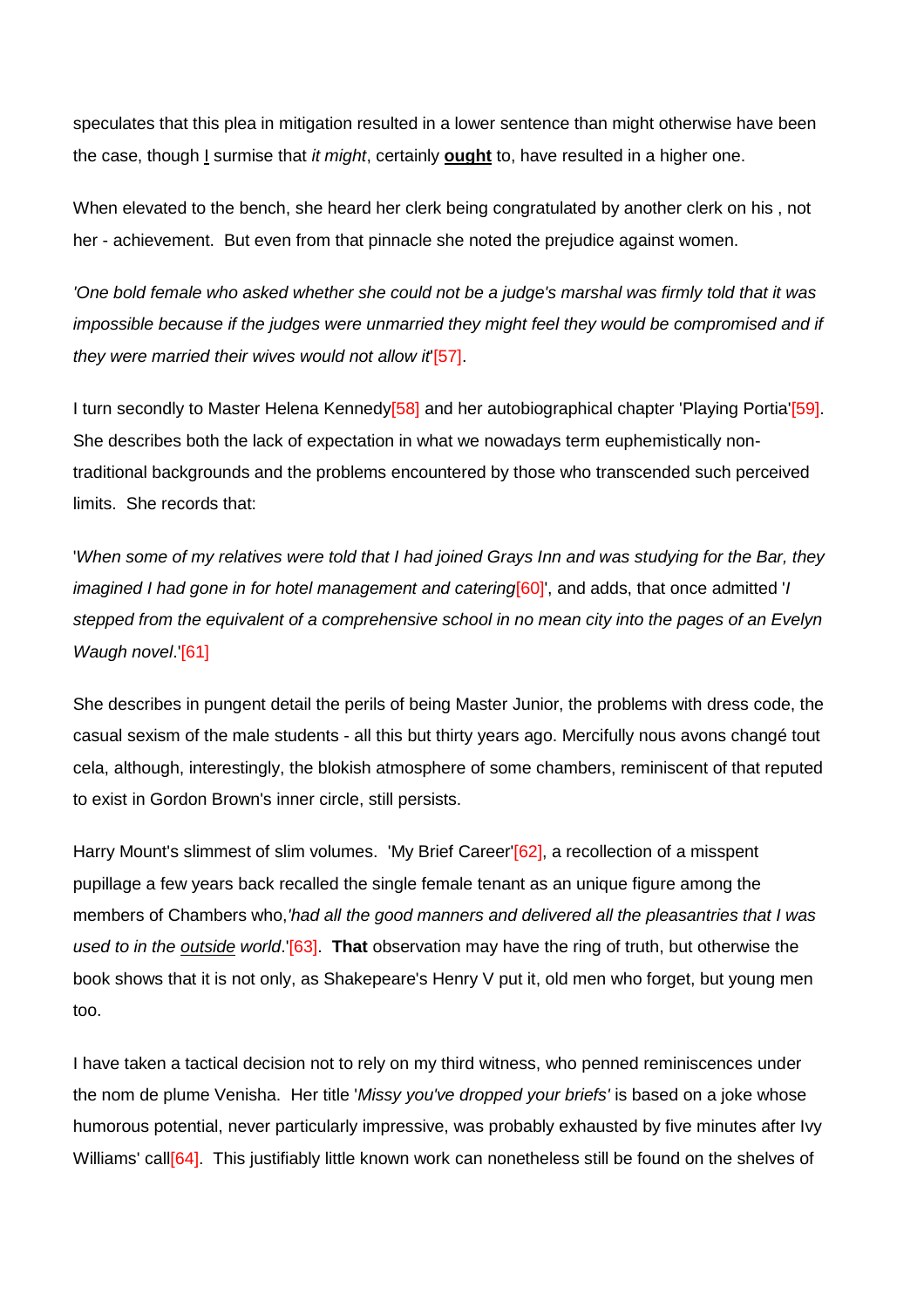the Bodelian law library in Oxford cheek by jowl with *Chitty on Contract* and *de Smith'*s *Judicial Review*. It is illustrated by drawings of a red headed barrister, possibly, of the writer herself. Overall it subtracts from the sum total of human knowledge<sup>[65]</sup>.

It is of course dangerous to generalise; but certain themes emerge from a study of such authors and the essays on those - still relatively few - women lawyers which have achieved the accolade of an entry in the Dictionary of National Biography; the advantage in terms of time available of singleton status or childless marriage; the interruptions caused by child rearing; the stereotyping of women as best suited to family law.

But by the last decades of the century the rhythm of change accelerated. In 2001 the tipping point was reached: more than half of those called to the Bar were women, as at December 2008 out of a cohort of self employed barristers numbering 12136' 30.9% were women.

One reason for the great leap forward in women entering the profession in the 1970s and after was the expansion of university education in the 1960s<sup>[66]</sup>. The Bar became a graduate profession and universities were gender blind in their admissions processes. In the 1970s and 80s as previously all male colleges at both the ancient universities became mixed, any Oxbridge bias at the bar profited both sexes.

Another was the impact of a progressive law. The Courts and Legal Services Act 1990 introduced an amendment Section 35A, in whose drafting I played a modest - or may be more accurately a minor part, prohibiting discrimination on grounds of sex by barristers, barristers' clerks and those who seek to instruct the Bar.

A third was the initiative of the professional body - the Bar Council.

The 1992 Report 'Without Prejudice' on sex equality at the bar and in the judiciary commissioned by the LCD and Bar Council by Holland and Spencer disclosed substantial inequality of treatment in the profession especially in the early years.

This energised the commitment of the Bar Council to the cause; appointing an equal opportunity officer for women, and publishing in 1995 a Code of practice in 1995, which outstripped in ambit and detail the law of the land. As a by-product, whereas Shapland and Sorsby's report on Work and Training at the Junior Bar in (1994) reported that no less than 40% of women pupils and barristers had experienced sexual harassment and 8% such harassment of a serious nature, on revisiting the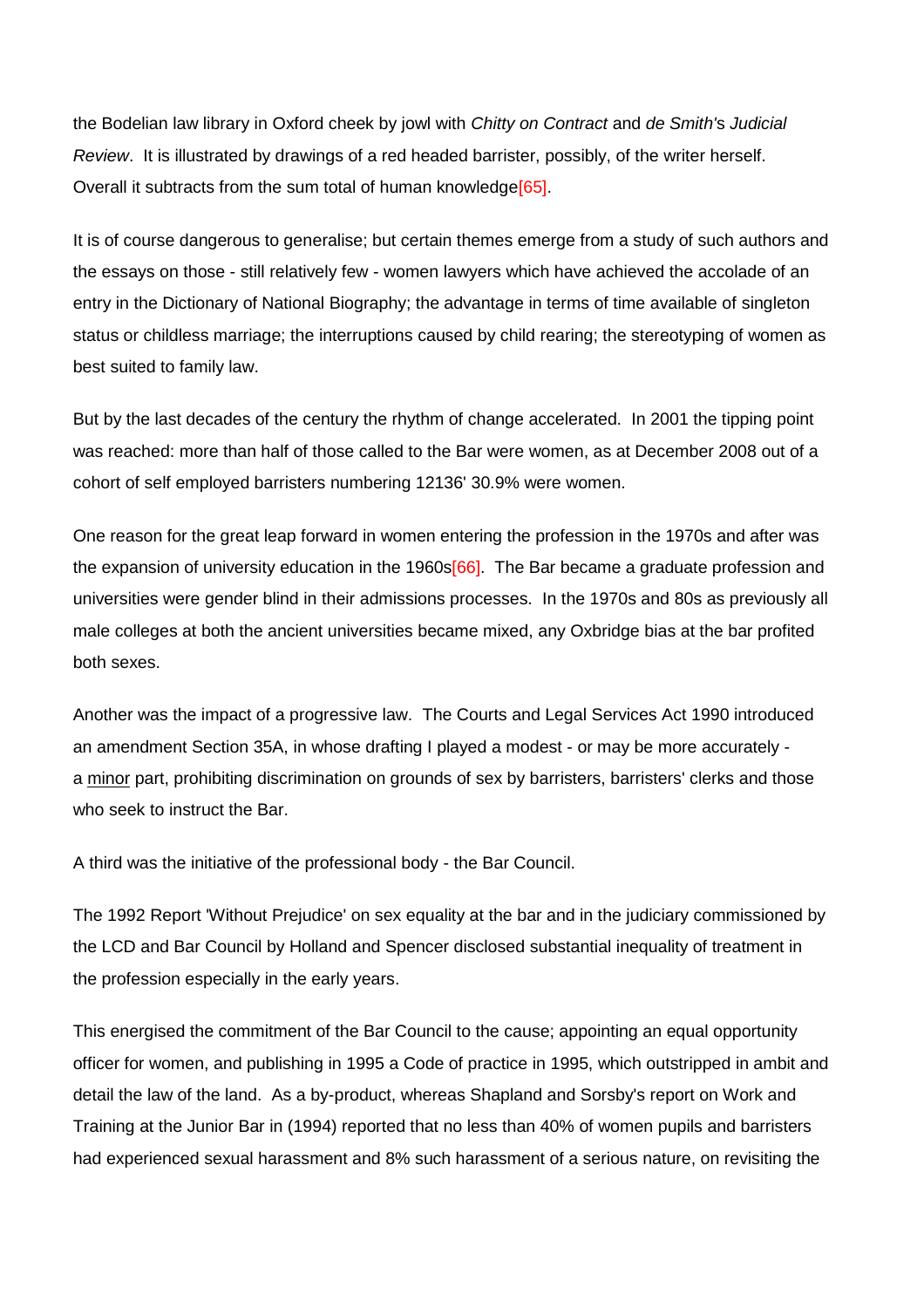issue in 1997 they found the former figure had fallen to 25%, and the latter by an even greater amount.

The problem mutated from one of admission to one of opportunity topractice, of retention in practice, and of promotion.

As to the opportunity to practice of the evenly balanced group called in 2000 74% of those who obtained tenancies were men and only 26% wome[n\[67\].](http://www.gresham.ac.uk/event.asp?PageId=45&EventId=871#_edn68)

Master Kennedy wrote more than a decade ago *'Maternity has replaced delicacy as the major justification for keeping women out of the profession'*[\[68\]a](http://www.gresham.ac.uk/event.asp?PageId=45&EventId=871#_edn69)nd the observation retains at least a partial plausibility*.*

As to retention the Electoral Reform Society's Survey of Barristers Changing Practice Status, prepared for the Bar Council in November 2008 was generated by concerns about relative number of female compared with male barristers who leave the profession, and it confirmed that, of those who left the practising profession, half were women even though women make up only a third.

The main factors were predictable; financial concerns especially in the publicly funded areas; desire - in a phrase made famous by dismissed ministers: *'to spend more time with their families*' dislike of long hours and constant travel; and a small percentage because of harassment. The solutions proposed were equally conventional; more créches, childcare facilities, flexible working arrangements; enhanced maternity and paternity leave.

As to promotion in a charming custom, inaugurated by Eleanor Platt QC, head of a specialist family law chambers, newly appointed women silks receive letters telling them of their placement in the list of those who have achieved that distinction: but the double century was only scored in 200[8\[69\]:](http://www.gresham.ac.uk/event.asp?PageId=45&EventId=871#_edn70) and the latest reliable to statistics of December 2008 show that out of 1273 QCs 9.5% were women. Only one woman is ranked by both the Legal 500 and Chambers Directory - those dedicated followers of fashion - as in the top 50 of commercial silks - our own Master Dohmann. One young barrister (a male) in a recent book designed to strip the mystery from call to the Bar, bluntly echoed Master Helena Kennedy's explanation : *The reason why only some 10% of women are in silk is simple; babies'[\[70\]](http://www.gresham.ac.uk/event.asp?PageId=45&EventId=871#_edn71)*.

Indeed the bar is not a family friendly profession: the unpredictability of the workload in terms of volume, location, timing fits awkwardly with the equal unpredictability of parental life. The need to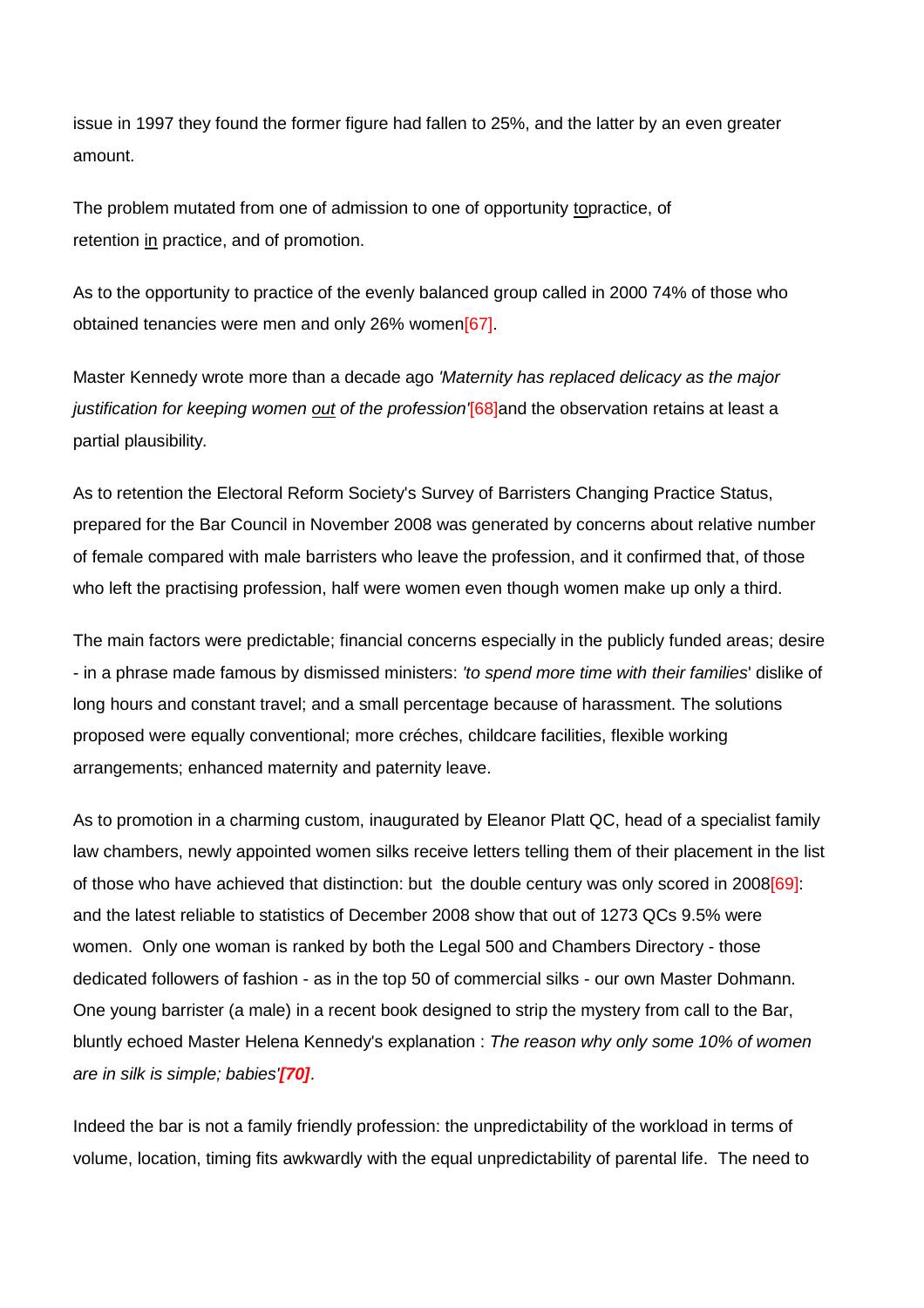nurture a practice not only by talent, but by - in the modern legal culture - constant self selling - oh for the days when one left that sort of thing to the clerks! - does not sit well with career breaks for child rearing, although the more far sighted chambers have progressive maternity policies.

But certainly the Bar Council ensures that no barrister, female or otherwise, is short of advice. There is Guidance on Career breaks. 'things to think about', warning the reader that without what is described as nomination of a chambers buddy :*'you may come back to discover the head of chambers and senior clerk have changed and the set has moved to a new address*' - an alarming prospect indeed, at any rate as far as the change in location is concerned. There is guidance on maternity, paternity and parental leave. There is even an annual returners course.

There is a Bar Nursery Association, an Equality and Diversity Committee, and Retention Sub-group, not to speak of the autonomous, Association of Women Barristers (as well as still more recently a United Kingdom Association of Women Judges).

All these initiatives and institutions are bound to affect the concerning statistics in the not too distant future. Out of those under 15 years call in my own set, 35 in number, 16 are women, and I assure you that we have found no need to adopt policies of affirmative action to achieve that near parity between the sexes. Interviews between the journalist son of the late George Carman QC published in The Times last year with a quartet of women who have not merely penetrated, but seemingly bypassed entirely any glass ceiling to exude a sense of optimism that, to borrow a phrase not wholly tarnished by its association with New Labour '*Things can only get better*'[.\[71\]](http://www.gresham.ac.uk/event.asp?PageId=45&EventId=871#_edn72)  And two nights ago the Barrister of the Year Award at the Annual dinner hosted by the journal The Lawyer - the legal equivalent of Hollywood's Oscar ceremony - went to Dinah Rose QC, a member of this Inn - the first time a woman has won it, but I am confident, not the last.

I turn to the Judiciary - in 1970 out of 20 Law Lords and Lord Justices there were no women, there were 2 High Court Judges out of 220<sup>[72]</sup>. That is not of itself surprising. Judges do not spring like Botticelli's Venus full grown from a standing start. As Michael Zander observed in 1988:

'*The fact is that until now there have been very few women eligible for appointment to the bench simply because there are few women at that level of seniority in the profession, the issue of sex discrimination in regard to judicial appointments will not really be put to the test until the next generation*['\[73\].](http://www.gresham.ac.uk/event.asp?PageId=45&EventId=871#_edn74)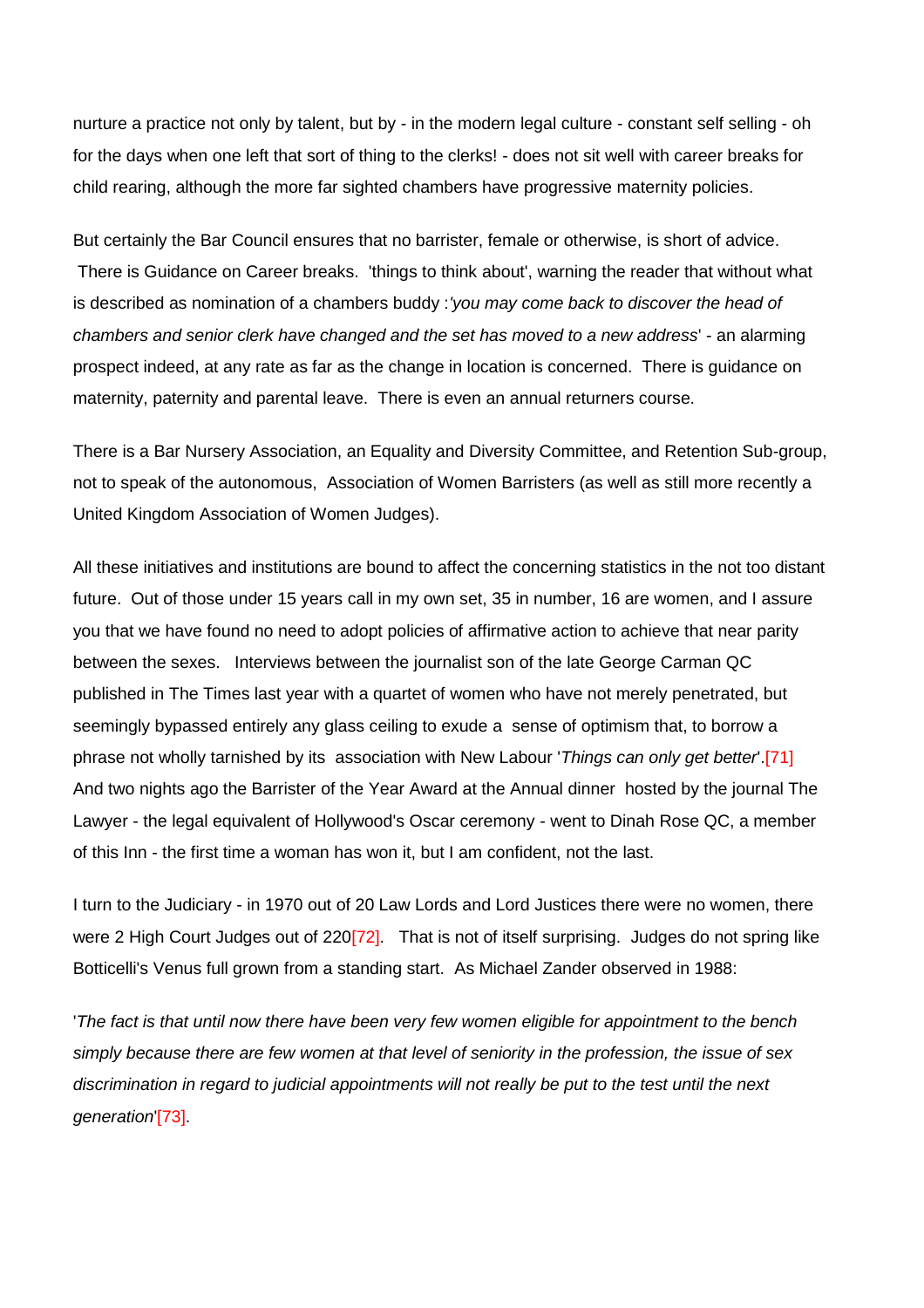Women still gravitate towards, or more accurately, may be steered towards family law, which itself has resonances of a caring profession, or criminal law, where, in both instances, the financial rewards are less and the construction of a C.V, which will lead to the senior judicial ranks more difficult. Indeed all the problems I have identified are links in a single chain: fewer tenants: fewer silks: fewer judges.

The domestic body on Equality and Human Rights Commission suggested in 2008 that the number of women in powerful jobs is actually diminishing instancing that only 9% of senior judiciary were female.

In the same year the international body The Human Rights Commission in its audit of UKs compliance with its obligations under the ICCPR said somewhat severely:

'*State Party should reconsider with a view to strengthening its efforts to encourage increased representation of the women and ethnic minorities in the judiciary. The state party should maintain progress in this regard*.'

One solution to accelerate progress may be to make judging more compatible with family life, for example by increase of the opportunities for part-time judgin[g\[74\].](http://www.gresham.ac.uk/event.asp?PageId=45&EventId=871#_edn75) Lord Falconer's proposals for judges to be able to resume their practices after retirement from the bench, a change which he believed would encourage more applications from women has however been resisted by the judiciar[y\[78\].](http://www.gresham.ac.uk/event.asp?PageId=45&EventId=871#_edn76) We need not only more women on the bench, but more mothers too.

A second solution - already implemented - was a departure from a system of promotions dependent on secret soundings among the senior judiciary and the Lord Chancellor's say so, an archaic reliance on word of mouth recommendation within a small legal elite.

Beverley McLachlin, Chief Justice of Canada has said that human beings have a tendency to see merit only in those who exhibit the same qualities as they possess. Senior lawyers she observed are no exception so, when they look for merit, they tend to look for someone like themselves, or as Master Helena Kennedy put it more succinctly there is '*the potential for cloning'*[\[75\].](http://www.gresham.ac.uk/event.asp?PageId=45&EventId=871#_edn77)

The creation of a Judicial Appointments Commission has at least introduced a measure of transparency into the system, although it has the disadvantages, doubtless to be overcome in time that it acts as a deterrent to the modest or indeed to those who wonder whether the protracted process without guarantee of success may to a game not worth the candle. It may not achieve all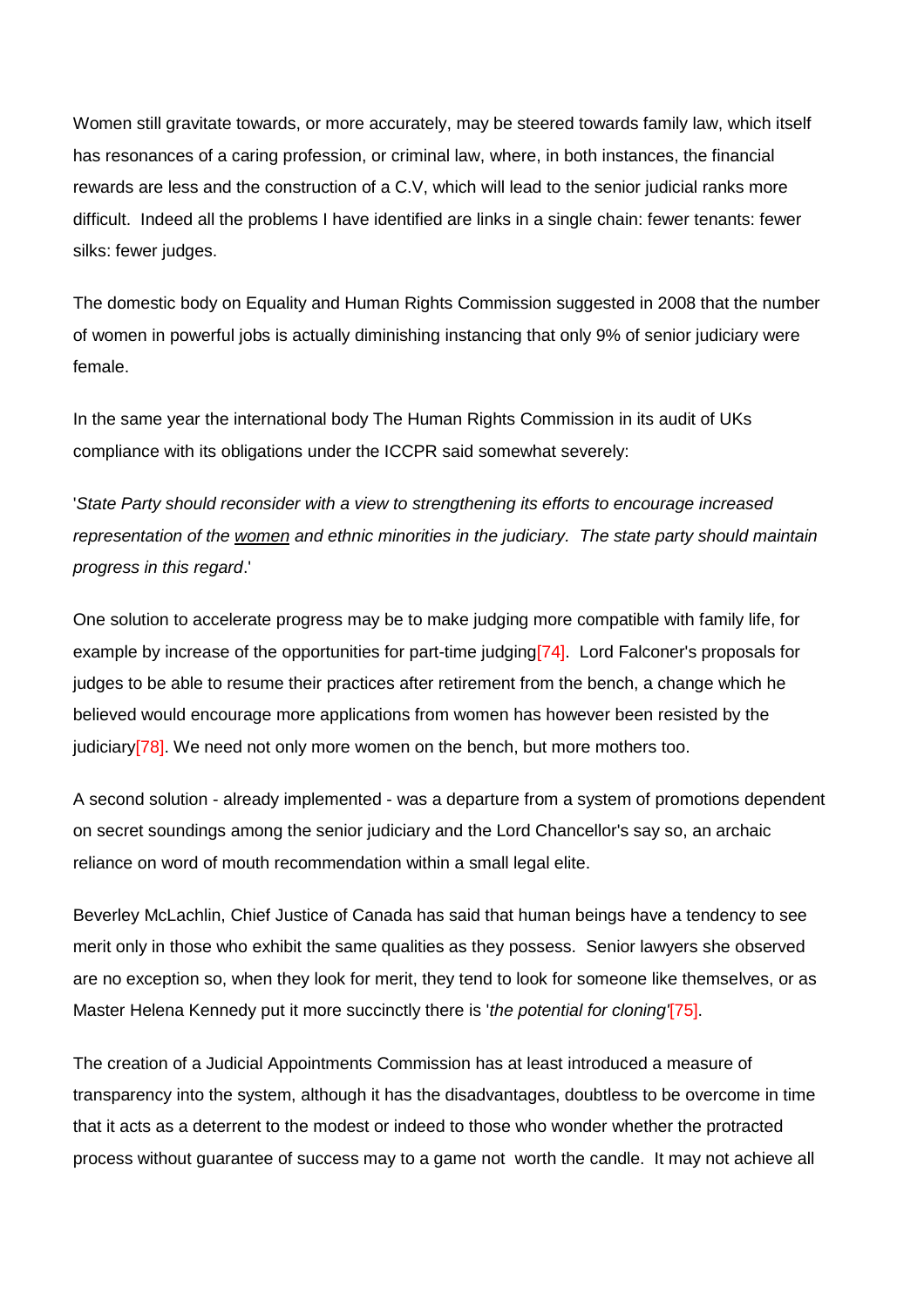that those who inserted the obligation to promote diversity into the JAC's mission in the Constitutional Reform Act 200[5\[76\]](http://www.gresham.ac.uk/event.asp?PageId=45&EventId=871#_edn78) may have hoped for.

An astute observer Kate Malleson has written.

*'taken together the collective experience of those countries which have established commissions does suggest that their use can increase the representativeness of the bench though such effect is not automatic nor necessarily significant. An important variable would appear to be the extent to which the commission engages in active attempts to recruit under-represented groups*.['\[77\]](http://www.gresham.ac.uk/event.asp?PageId=45&EventId=871#_edn79)

Removal still would be enlargement of the pool of those eligible for appointment beyond the ranks of the practising profession.

Master Hale has written:

'We seem to be almost the only country in the world where only lawyers who are thought fit to serve *in our highest courts are those who have excelled as advocates in our Courts'*[\[79\].](http://www.gresham.ac.uk/event.asp?PageId=45&EventId=871#_edn80)

It might even be worth considering the construction of a distinct career judiciary as exists in many civilian countries.

Does all this matter? I have no hesitation in agreeing with those who say that it does.

Cogent reasons have been articulated, again by the Chief Justice of Canada, why there is need for more women on the bench; to increase in public confidence; as a symbol of fairness which the Judiciary are expected to promote; as a sound use of human resources to which Master Hale has added to promote equality of opportunity and democratic accountability: [\[80\]](http://www.gresham.ac.uk/event.asp?PageId=45&EventId=871#_edn81) Both share the view that women on the Bench would make a difference in terms of the outcome of trials or appeals.

The scope for making that difference is surely accelerated by the change in the diet of cases in the High Court and above over the last half century. It is doubtful whether a woman would construe a charterparty in a commercial dispute differently to a man: and certain that she could not differently direct as to a jury as to burden and standard of proof in a criminal trial. But the salient feature of our contemporary legal system is the replacement of private law by public law as the most important dish on the judicial menu. The birth or rebirth of judicial review; the accession to the Treaty of Rome and its offspring; the incorporation of the European Convention on Human Rights by the HRA 1998 have moved the law away from the conventional areas of commerce, trusts and taxation into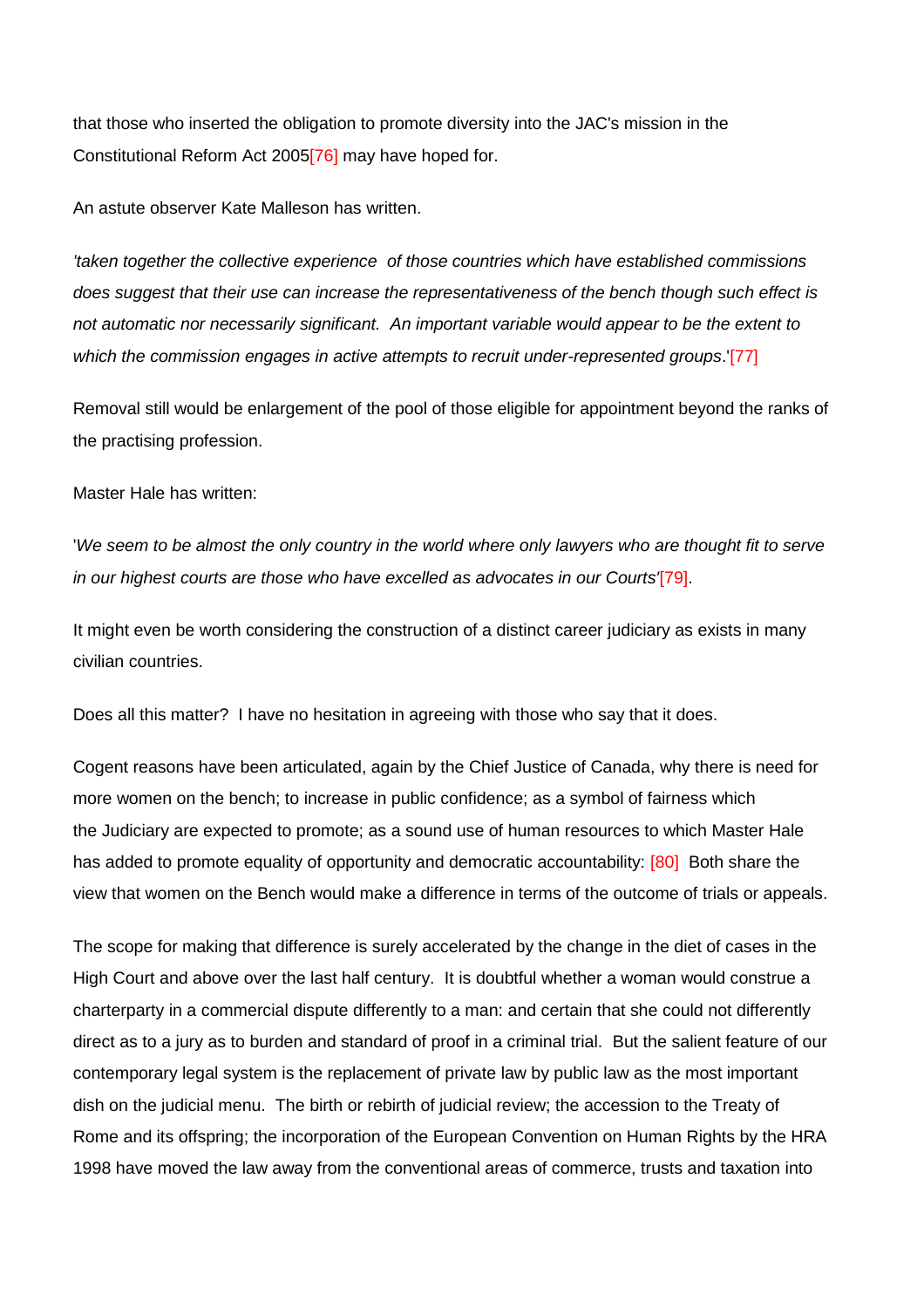new realms infused with policy consideration. Whether legislative or administrative acts pass the tests of legitimate aim and proportionality, allows for a variety of potential responses.

For my part I had always recognised that in the assessment of fact, or the exercise of discretion, a judge's gender might well be influential in a decision; What I had not appreciated, until we had our first female member of our highest tribunal is that gender could also influence the shape of legal principle and precedent.

True it is that Master Hale has written*:*

*the great majority of the judgments I have written could just as easily have been written or spoken by a man'[\[81\]](http://www.gresham.ac.uk/event.asp?PageId=45&EventId=871#_edn82)*.

As an exception to such general rule, she instanced that '*speaking as a reasonable but comparatively weak and fearful grandmother'* she would, unlike her male colleagues, have extended the defence of duress to exculpate the battered wife forced to handle stolen goods. [\[82\]](http://www.gresham.ac.uk/event.asp?PageId=45&EventId=871#_edn83)

I venture to think that when legal historians look back at her career as an appellate judge they will suggest that she has brought a female prospective more frequently than she acknowledges - not least, but not only, by looking at the number of her own dissenting speeches.

Diversity of experience for appellate judges, especially when sitting as one of a group as well as for trial judges, must be prized. While the first woman on the US Supreme Court Sandra Day O'Connor echoed the words of Justice Jeanne Coyne, formerly of the Minnesota Supreme Court that '*a wise old man and a wise old women would reach the same conclusion*['\[83\],](http://www.gresham.ac.uk/event.asp?PageId=45&EventId=871#_edn84) Judge Sotomayor, President Obama's nominee for the current Supreme Court vacancy, in a now much quoted speech she gave in 2001 said '*it would hope that a wise Latina woman with the richness of her experiences would more often than not reach a better conclusion than a white male who hasn't lived that life';* certainly, we should all agree, different, if not necessarily always better.

As Master Hale herself observed:

'*Women lead different lives from men largely because they have visibly different bodies from men.'*[\[84\]](http://www.gresham.ac.uk/event.asp?PageId=45&EventId=871#_edn85)

and this must, and properly, feed into their perceptions of what is just, fair and reasonable - the primary targets of the law.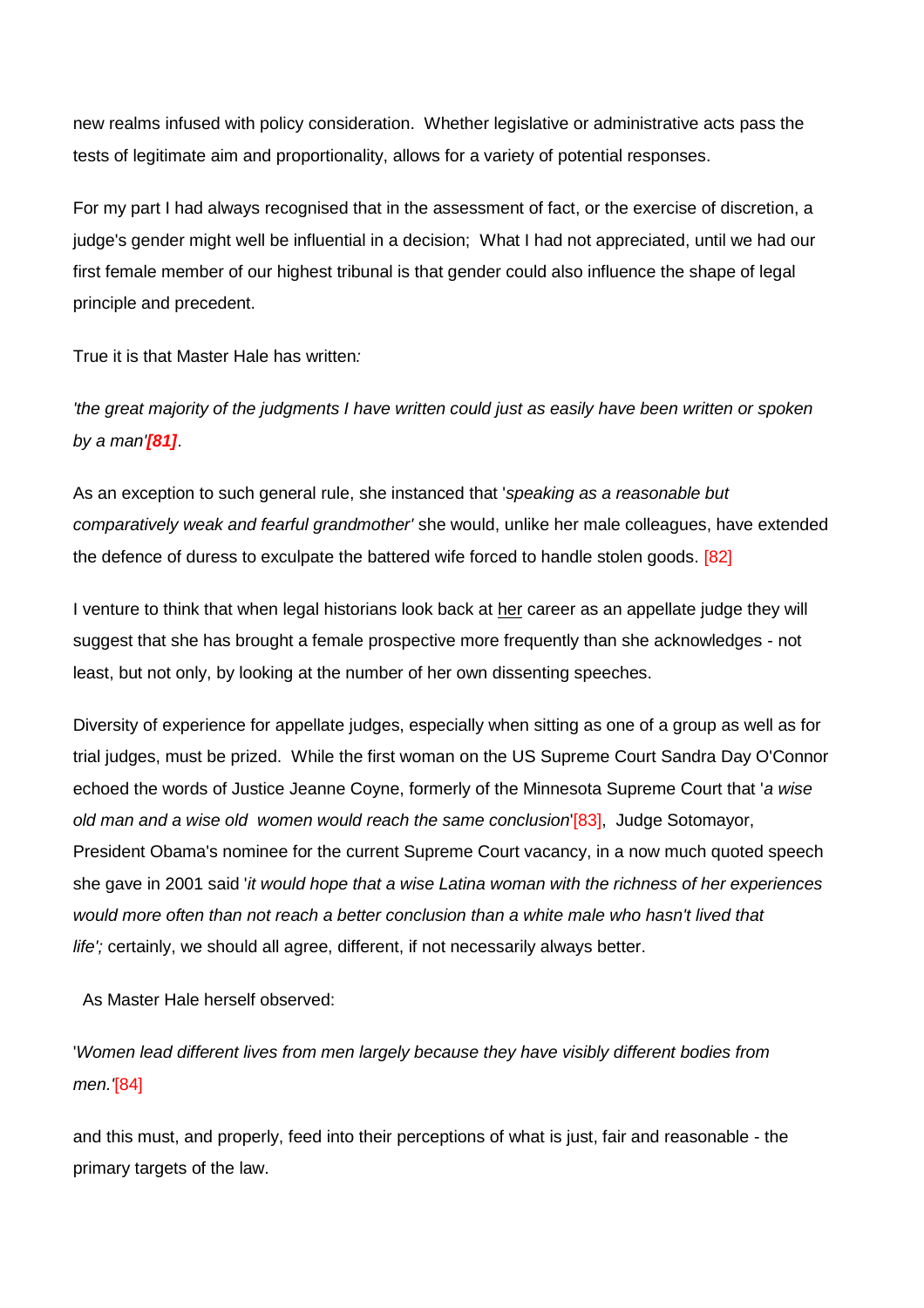And as she has argued a feminist can be a judge as long as the point of view she brings

'*is consistent with the fundamental principles of law one is sworn to apply and secondly that it is carefully and cautiously applied to the issues in the case'*[\[86\].](http://www.gresham.ac.uk/event.asp?PageId=45&EventId=871#_edn86)

She can in short have in short an approach if not an agenda.

The US Supreme Court holding that a jury panel composed predominantly of men was not lawful perceptively said: *'the truth is that the two sexes are not fungible*['\[85\].](http://www.gresham.ac.uk/event.asp?PageId=45&EventId=871#_edn87)

The possibility of different views based on gender was brought into focus in a recent case before the Supreme Court concerning the constitutionality of a strip search of a teenage girl at school on suspicion of possession of ibruprofen pills. The divergence of attitude between Judge Ruth Bader Ginsburg and her male colleagues was exposed by an unusual interview that she felt compelled to give to USA Today while the case was *still* pendin[g\[87\].](http://www.gresham.ac.uk/event.asp?PageId=45&EventId=871#_edn88)

And I suggest that it is not only in how cases are decided but how cases are handled that the increase in the female judiciary will have a benign impact.

Henry Cecil wrote '*One shouldn't be able to imagine a judge having a bath'* to make the point that judges authority stems in part at least from being seen as a sphinx, disengaged and impartial. When he wrote it there were no women judges but I would imagine that he would express the same sentiments in respect of them, if not only for the same reason.

But authority is not the other side of the coin of remoteness and justice can not only be done but can be seen to be done without macho posturing by those who dispense it.

As to how soon the changes both work I have noted and those I have floated will work their way through the system, there is a debate between the gradualists and the radicals.

The gradualists believe that it is only a question of time when the larger numbers of women being admitted to the bar will be proportionately reflected in silk and judiciary, and who believe that affirmative action, designed to erase the consequences of past discrimination, will in fact reinforce rather than destroy the concept of equality. A strong candidate for the post of Lord Chief Justice during the last decade was popularly believed to have impaired his chances by his dangerous suggestion that certain women had been elevated to the bench otherwise than on merit.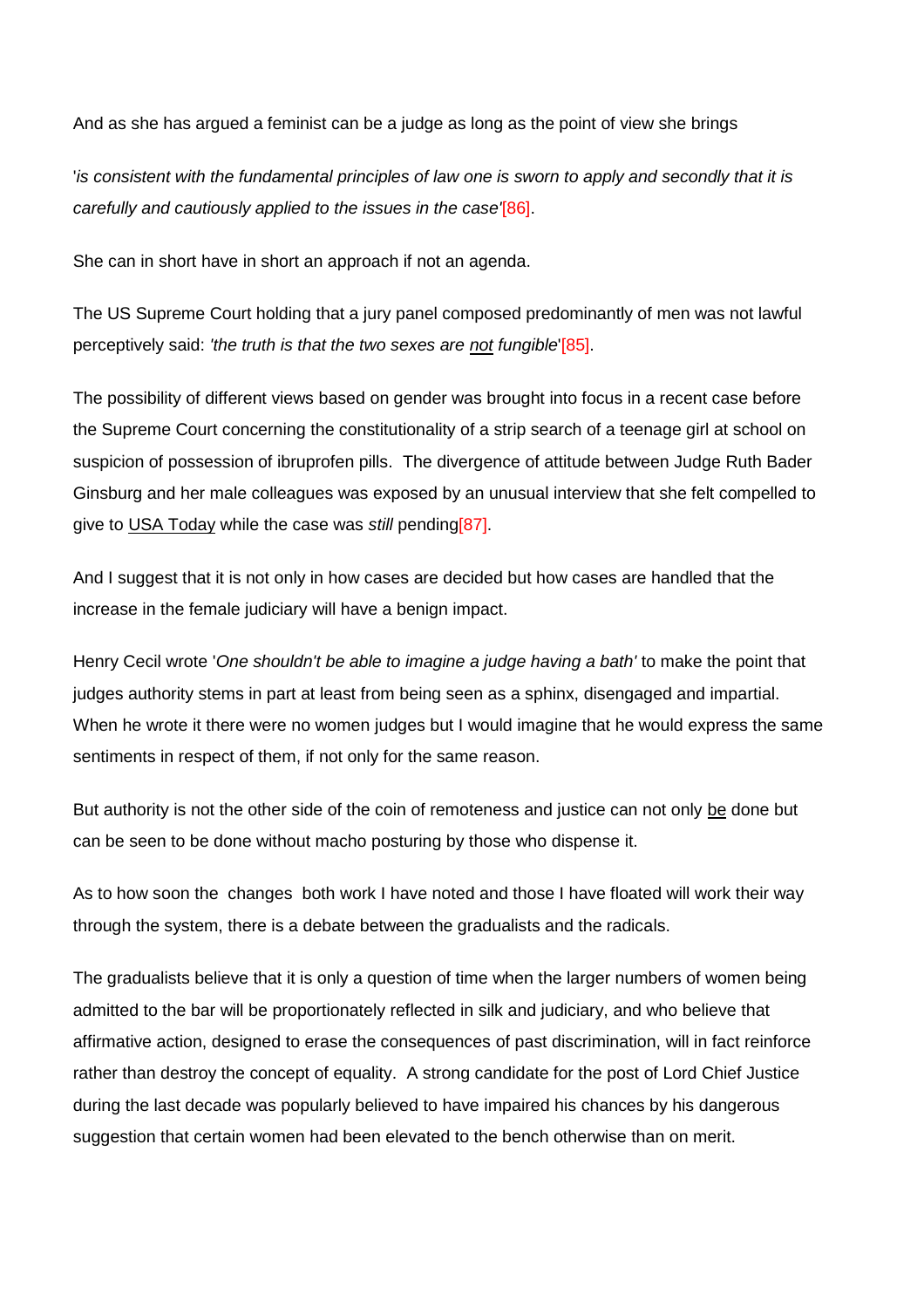The radicals believe that whether the benign outcome envisaged by the gradualists is reality or mirage, women should not wait so long to enter into the promised land. Master Hale has said:

## *'most of us do not believe that sooner or later the increasing numbers of women entering the profession will trickle up to the top*[\[88\].](http://www.gresham.ac.uk/event.asp?PageId=45&EventId=871#_edn89)'

I am neither a gradualist nor a radical but an optimist for the upward trend is unmistakable. There is one Lord of Appeal in Ordinary 3 Lady Justices of Appeal, 7 women in QBD, 7 in the Family Division and one in Chancery, figures originally taken from Wikipedia, but - it may be remarkably - at one with the MoJ's own list. Milestones have already been passed - in the higher judiciary. Master Ebsworth was the first woman to be appointed to the Queen's Bench Division in 1992; Dames Mary Arden was the first to the Chancery Division in 1993; Baroness Butler Sloss, as she now is, the first woman to head a Division in 1966. Dame Elizabeth Gloster the first woman appointed to the Commercial Court in 2006. Dame Laura Cox and Elizabeth Slade are experts in employment law and sit in the Employment Appeal Tribunal. Dame Victoria Sharp, an expert in libel, will deal with the jury list. Master Dobbs is a former Chair of the Criminal Bar Association, and Dame Heather Hallet a former Chairman of the Bar Council. Dame Janet Smith is preeminent in personal injury litigation. Dame Rosalyn Higgins has recently retired as President of the International Court of Justice. No longer are women simply corralled into the pastures of family law; green shoots are visible outside those traditional fields. There has been a woman attorney-general, Baroness Scotland, and two woman solicitors general-the first Harriet Harman, an honorary bencher of this Inn and aptly from the purely linguistic perspective, the first solicitor to hold that office. The somewhat patronising slogan of the cigarette manufacturers Virginia Slims in their sponsorship of the women's tennis circuit.*'you've come a long way baby*.' does not have as its compulsory corollary you've got a long way to go.

I believe the momentum for change is already irresistible and will continue to be fuelled by the dramatic changes in university entry. Research by HEPI the Higher Education Policy Institute shows that almost 50% of women now enter university compared with only 38% of men; and female entrants achieve better degrees, albeit more narrowly, when they leave<sup>[89]</sup>. During my decade as President of Trinity College Oxford we produced candidates who scored the top mark in the university in law finals in tort, administrative, company and public international law, and, the year after I left, the top candidate in law overall. The candidates had one feature in common - besides the fact that I taught none of them. They were all women, although, alas, only one has so far chosen to come to the Bar.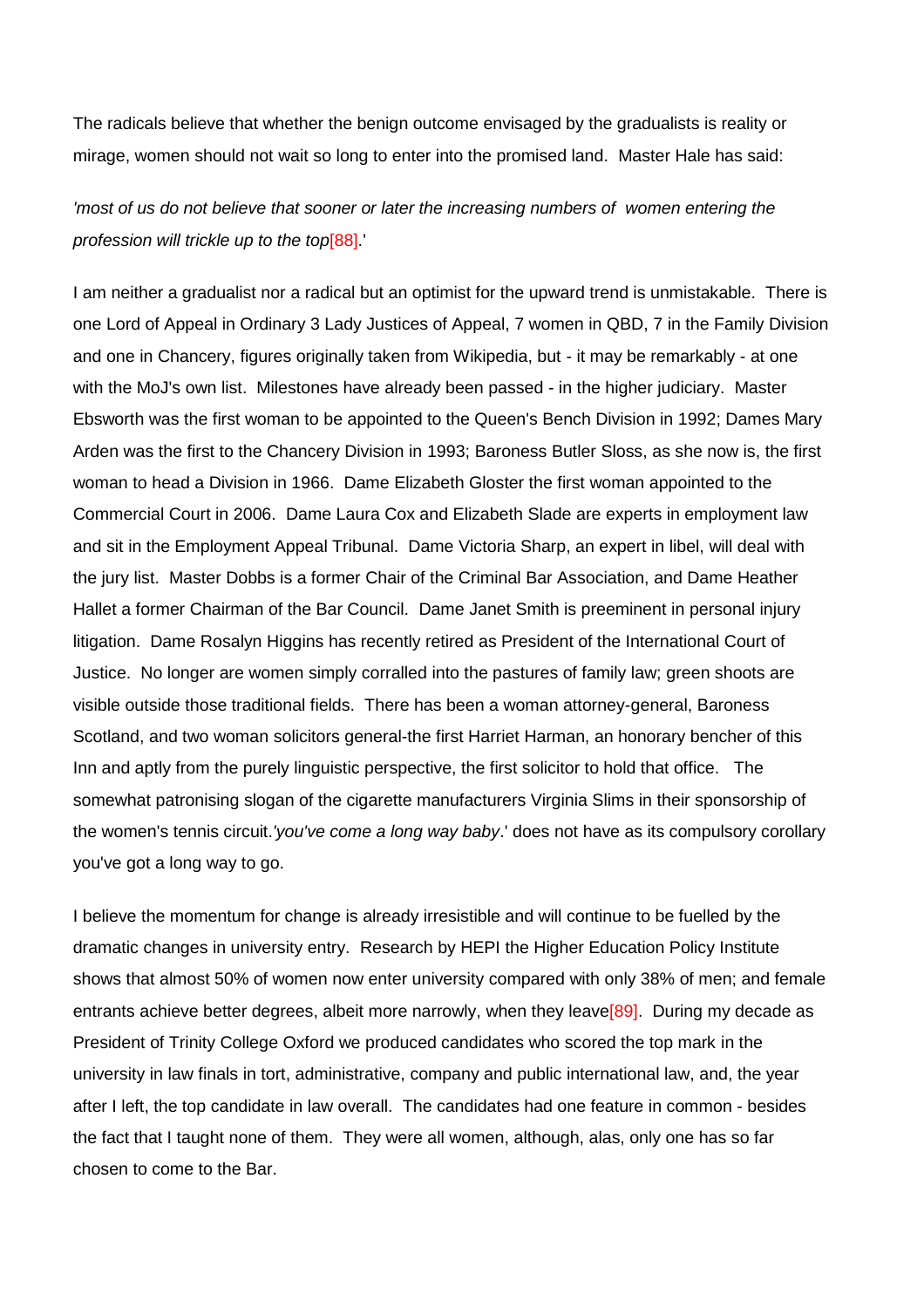I see no reason why in my lifetime we should not see a woman as Lord or Lady Chief Justice to complement Beverley McLachlin in Canada, Sian Elias in New Zealand and Dorit Beinisch in Israel, or a female Master or Mistress of the Rolls.

Before reaching my conclusion, let me briefly praise some famous women, and the Inn which begat them.

Myrella Cohen, the longest serving woman circuit judge - 23 years in all - but helped liberalise Jewish divorce laws.

Pam Barker, called at the age of 49, and rejected for a tenancy from the all male set where she did her pupillage not just - she believed - because she was a woman, but because she was a grandmother, who returned to Hong Kong to become the pre-eminent defender of the Vietnamese boat peopl[e\[90\].](http://www.gresham.ac.uk/event.asp?PageId=45&EventId=871#_edn91)

Master Angelica Mitchell - another circuit judge - cut down by cancer in the prime of whom Master Helena Kennedy wrote

'*certain upper class priorities and affiliations memorably collided with her egalitarian instincts'*

describing her penchant as a student for taking '*taxis to see the bank manager at Coutts about her overdraft'* while being at the same '*the mistress of the well-placed four letter word'*.

Jane Wynham-Kaye - General Secretary to the Health Visitors Association.

Ellice Eadie, the first woman parliamentary counsel, who drafted, among other legislation the Matrimonial Homes Act 1967, the Divorce Reform Act 1969 and the Family Law Reform Act of the same year.

Betty Johnson, Chairman of the Girls Public Day School Trust and Standing Counsel to the General Synod of the Church of England.

Master Marion Simmons, deputy chairman of the Competition Appeal Tribunal and pioneer in advocacy training.

For all, whether be wigged or not, Grays Inn was their dummy and point of departure.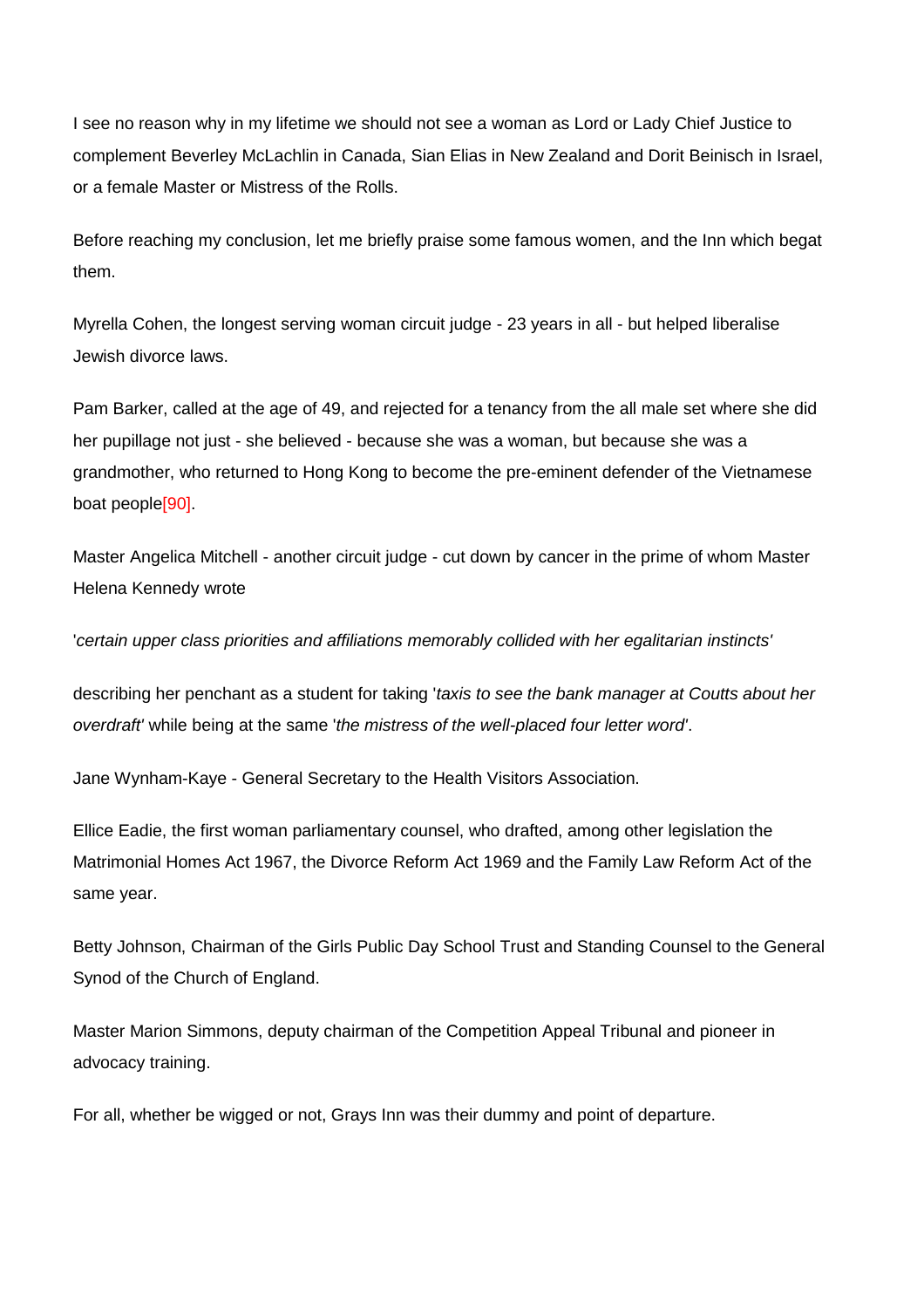Of course the future of the headgear, the historic visible symbol of our profession, is less certain than the ascent of legal woman. My only prediction is that it will not be replaced, like the traditional judicial robes, with some pseudo-modernized equivalent, which, like the mule has neither the pride of ancestry nor the hope of posterity. There is incidentally a feminist perspective on wigs too. Master Hale has said '*My objection to wigs is - that they humanise us as men. They deny us our femaleness, let alone our femininity'[\[91\]](http://www.gresham.ac.uk/event.asp?PageId=45&EventId=871#_edn92).* So in our legal culture the wigs may go, but the women will remain.

© The Hon Michael Beloff, 25 June 2009

[\[1\]](http://www.gresham.ac.uk/event.asp?PageId=45&EventId=871#_ednref2) 'Cherie' The Perfect Life of Cherie Blair by Linda McDougall [ ]

[\[2\]](http://www.gresham.ac.uk/event.asp?PageId=45&EventId=871#_ednref3) 1986 ECR 723

- [\[3\]](http://www.gresham.ac.uk/event.asp?PageId=45&EventId=871#_ednref4) *Bebb v Law Society* 1914 1 Ch 286
- [\[4\]](http://www.gresham.ac.uk/event.asp?PageId=45&EventId=871#_ednref5) *Nairn v University of St Andrews* 1909 AC 147
- [\[5\]](http://www.gresham.ac.uk/event.asp?PageId=45&EventId=871#_ednref6) *Beresford Hope v Sandhurst* 1889 23 QB 79

[\[6\]](http://www.gresham.ac.uk/event.asp?PageId=45&EventId=871#_ednref7) Sexism and the Law, Albie Sachs and Joan Hoff Wilson, Martin Robertson & Co 1978 ('sachs'). See generally 'the First Women Lawyers' Mary Jane Mossman, Hart 2008 ('Mossman') Ch. 3 (on England) See too Master Hale 'the House of Lords and Women's Rights', Legal Studies: Vol 25 No.1 ('Hale. Legal Studies')

- [\[7\]](http://www.gresham.ac.uk/event.asp?PageId=45&EventId=871#_ednref8) *Frost v R* 1919 I IR [ ]
- [\[8\]](http://www.gresham.ac.uk/event.asp?PageId=45&EventId=871#_ednref9) p.103-4
- [\[9\]](http://www.gresham.ac.uk/event.asp?PageId=45&EventId=871#_ednref10) p.
- [\[10\]](http://www.gresham.ac.uk/event.asp?PageId=45&EventId=871#_ednref11) *Edwards v AG of Canada* 1930 AC 124
- [\[11\]](http://www.gresham.ac.uk/event.asp?PageId=45&EventId=871#_ednref12) at p129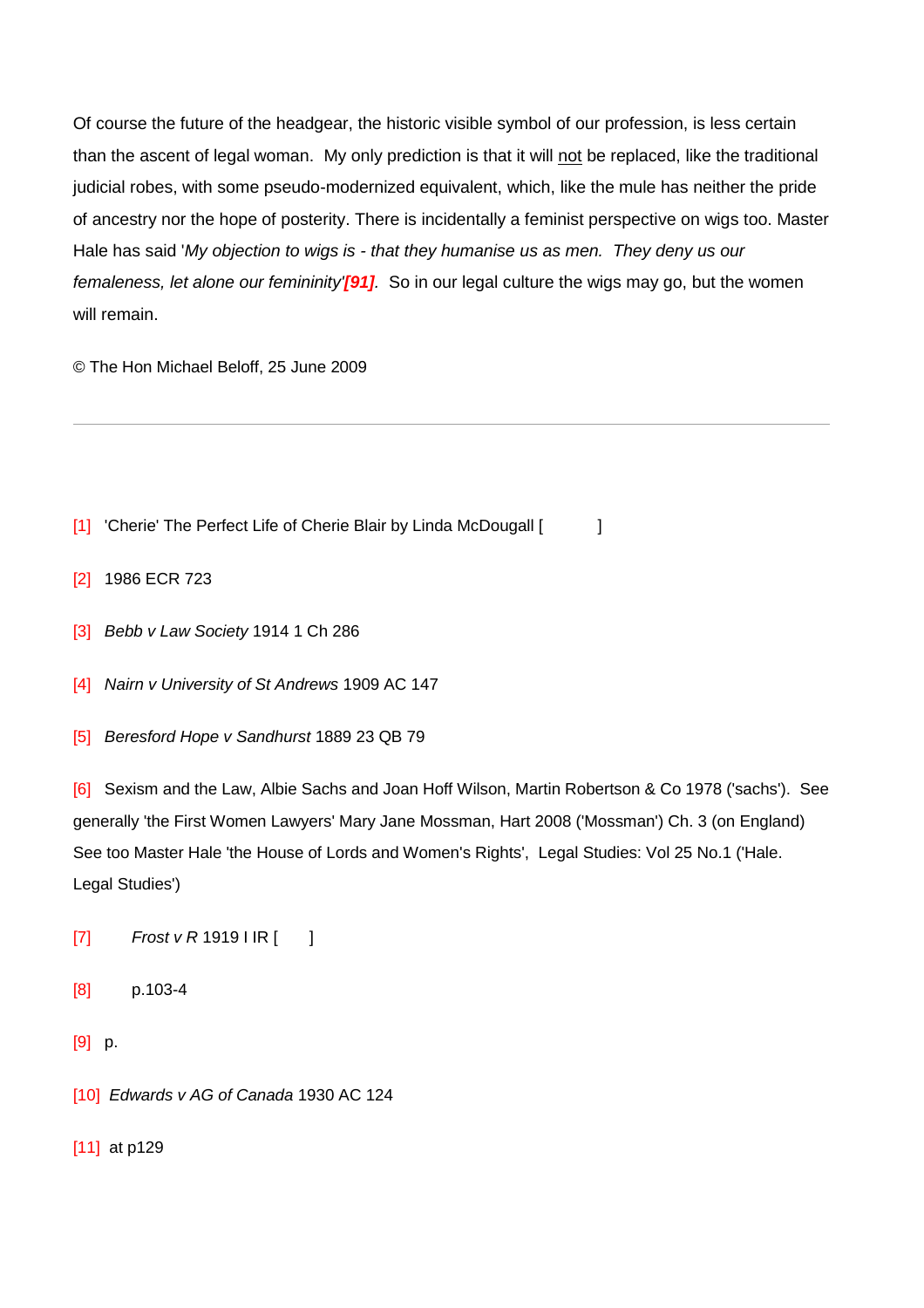- [\[12\]](http://www.gresham.ac.uk/event.asp?PageId=45&EventId=871#_ednref13) at p.134
- [\[13\]](http://www.gresham.ac.uk/event.asp?PageId=45&EventId=871#_ednref14) Hale at p.78
- [\[14](http://www.gresham.ac.uk/event.asp?PageId=45&EventId=871#_ednref15)] ditto p.82
- [\[15\]](http://www.gresham.ac.uk/event.asp?PageId=45&EventId=871#_ednref16) Re *French* 1905
- [\[16\]](http://www.gresham.ac.uk/event.asp?PageId=45&EventId=871#_ednref17) *Langstaff v Bar of Quebec* 1915 Sachs p.35-36.Mossman Ch.2
- [\[17\]](http://www.gresham.ac.uk/event.asp?PageId=45&EventId=871#_ednref18) *Sclessin v Incorporated Law Society* 1909 Cf: *Magena v Law Society* 1810. Sachs p.36.
- [\[18\]](http://www.gresham.ac.uk/event.asp?PageId=45&EventId=871#_ednref19) *Incorporated Law Society v Wookey* 1912
- [\[19\]](http://www.gresham.ac.uk/event.asp?PageId=45&EventId=871#_ednref20) 1913 p.462
- [\[20\]](http://www.gresham.ac.uk/event.asp?PageId=45&EventId=871#_ednref21) 1918 p.290
- [\[21\]](http://www.gresham.ac.uk/event.asp?PageId=45&EventId=871#_ednref22) Mossman Ch.1
- [\[22\]](http://www.gresham.ac.uk/event.asp?PageId=45&EventId=871#_ednref23) Sachs 94-5
- [\[23\]](http://www.gresham.ac.uk/event.asp?PageId=45&EventId=871#_ednref24) *R v Ireland* 1998 AC 147
- [\[24\]](http://www.gresham.ac.uk/event.asp?PageId=45&EventId=871#_ednref25) 1873 16 Wall 130
- [\[25\]](http://www.gresham.ac.uk/event.asp?PageId=45&EventId=871#_ednref26) *Quazi vi Quazi* (1980 ac 744) at p807
- [\[26\]](http://www.gresham.ac.uk/event.asp?PageId=45&EventId=871#_ednref27) *Konigsberger v State Bar* I353 US 252 1957, *Schwarz v Board of Examiners* 353 US 232 1957.
- [\[27\]](http://www.gresham.ac.uk/event.asp?PageId=45&EventId=871#_ednref28) Sachs p.96
- [\[28\]](http://www.gresham.ac.uk/event.asp?PageId=45&EventId=871#_ednref29) In *Re Goodell* 48 Wisc 693 (1879)
- [\[29\]](http://www.gresham.ac.uk/event.asp?PageId=45&EventId=871#_ednref30) *State v Goodell* 39 Wisc 232 1875
- [\[30\]](http://www.gresham.ac.uk/event.asp?PageId=45&EventId=871#_ednref31) 88 US 130 (1873)
- [\[31\]](http://www.gresham.ac.uk/event.asp?PageId=45&EventId=871#_ednref32) Sachs p.96
- [\[32\]](http://www.gresham.ac.uk/event.asp?PageId=45&EventId=871#_ednref33) Sachs p.210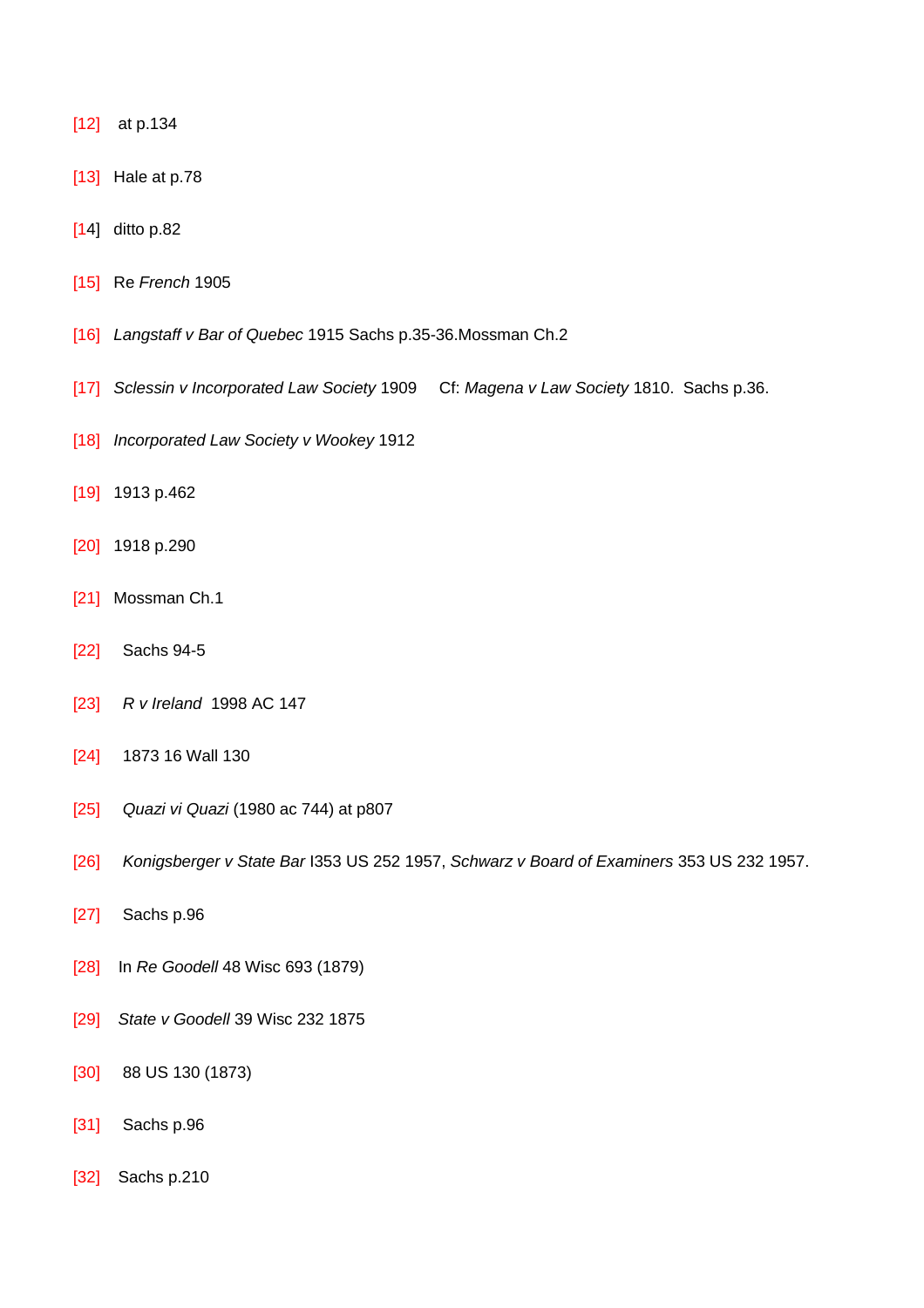- [\[33\]](http://www.gresham.ac.uk/event.asp?PageId=45&EventId=871#_ednref34) Sachs p.225
- [\[34\]](http://www.gresham.ac.uk/event.asp?PageId=45&EventId=871#_ednref35) Chief Justice Ryan f.n. [ ]above
- [\[35\]](http://www.gresham.ac.uk/event.asp?PageId=45&EventId=871#_ednref36)
- [\[36\]](http://www.gresham.ac.uk/event.asp?PageId=45&EventId=871#_ednref37) *Bebb v Law Society* 1914 Ch 286
- [\[37\]](http://www.gresham.ac.uk/event.asp?PageId=45&EventId=871#_ednref38) p.294
- [\[38\]](http://www.gresham.ac.uk/event.asp?PageId=45&EventId=871#_ednref39) p.294
- [\[39\]](http://www.gresham.ac.uk/event.asp?PageId=45&EventId=871#_ednref40) p.299
- [\[40\]](http://www.gresham.ac.uk/event.asp?PageId=45&EventId=871#_ednref41) 1992 2 AC 339
- [\[41\]](http://www.gresham.ac.uk/event.asp?PageId=45&EventId=871#_ednref42) The Last Political Law Lord: Anthony Lentin (2008)
- [\[42\]](http://www.gresham.ac.uk/event.asp?PageId=45&EventId=871#_ednref43) 24 HL Deb 5s 270.

[\[43\]](http://www.gresham.ac.uk/event.asp?PageId=45&EventId=871#_ednref44) Despite strenuous endeavours I cannot trace the source of this quotation. I recollect only that I faithfully transcribed it form a publication shelved in the library of the Oxford Union Society.

- [\[44\]](http://www.gresham.ac.uk/event.asp?PageId=45&EventId=871#_ednref45) The Recollections of Sir Henry Dickson KC Heineman 1934 p.133
- [\[45\]](http://www.gresham.ac.uk/event.asp?PageId=45&EventId=871#_ednref46) DNB: Hazel Fox
- [\[46\]](http://www.gresham.ac.uk/event.asp?PageId=45&EventId=871#_ednref47) The Law Journal (34, 1904, 1-2)
- [\[47\]](http://www.gresham.ac.uk/event.asp?PageId=45&EventId=871#_ednref48) Law Journal 57 1922, p.161
- [\[48\]](http://www.gresham.ac.uk/event.asp?PageId=45&EventId=871#_ednref49) DNB by Joanne Workmen
- $[49]$  25<sup>th</sup> February 2008
- [\[50\]](http://www.gresham.ac.uk/event.asp?PageId=45&EventId=871#_ednref51) Sachs p.124
- [\[51\]](http://www.gresham.ac.uk/event.asp?PageId=45&EventId=871#_ednref52) p.72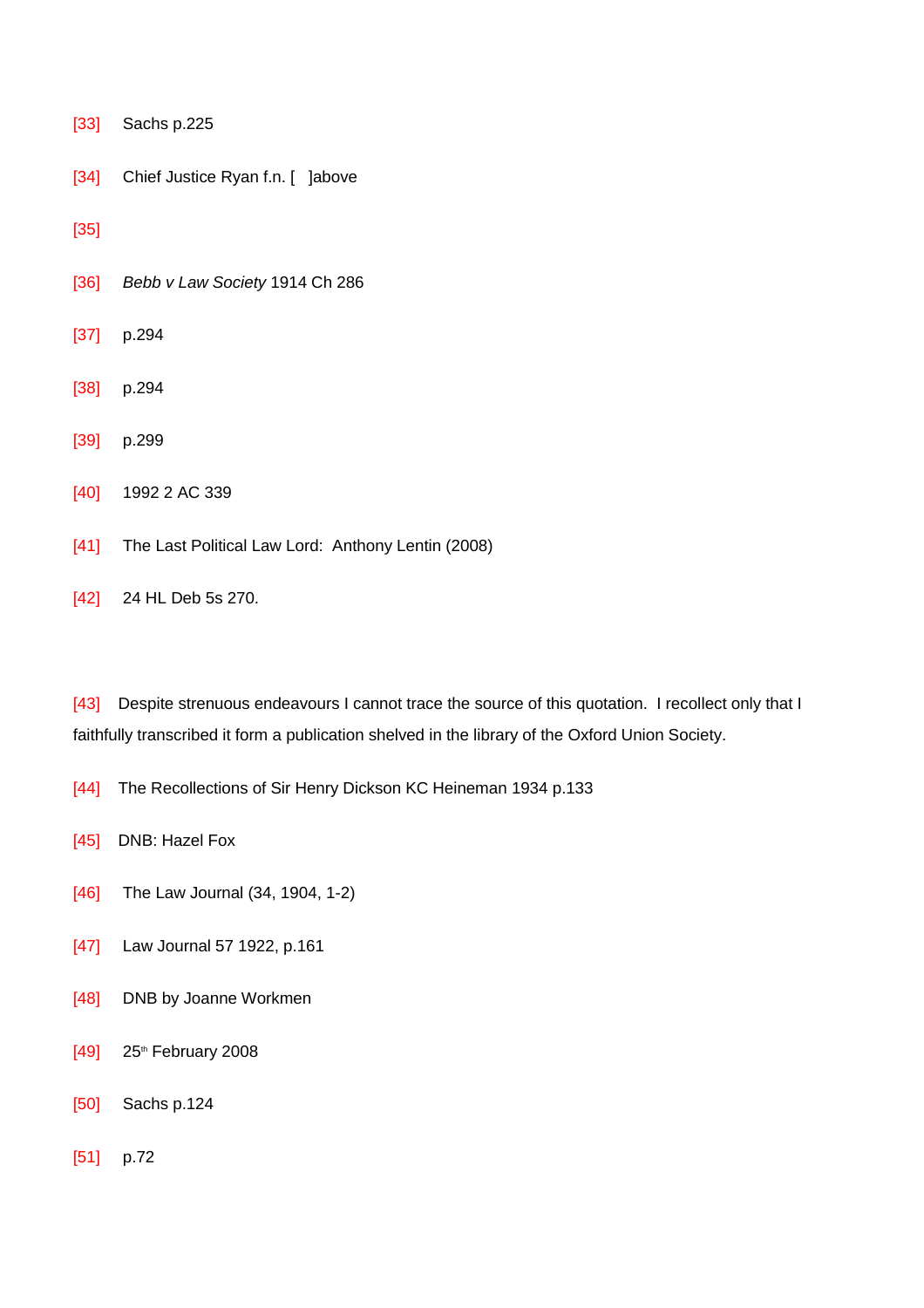[\[52\]](http://www.gresham.ac.uk/event.asp?PageId=45&EventId=871#_ednref53) Butterworths 1985 [\[53\]](http://www.gresham.ac.uk/event.asp?PageId=45&EventId=871#_ednref54) p.55 [\[54\]](http://www.gresham.ac.uk/event.asp?PageId=45&EventId=871#_ednref55) p.59 [\[55\]](http://www.gresham.ac.uk/event.asp?PageId=45&EventId=871#_ednref56) p.64 [\[56\]](http://www.gresham.ac.uk/event.asp?PageId=45&EventId=871#_ednref57) p.66-7 [\[57\]](http://www.gresham.ac.uk/event.asp?PageId=45&EventId=871#_ednref58) p.146 [\[58\]](http://www.gresham.ac.uk/event.asp?PageId=45&EventId=871#_ednref59) 'Eve was Framed' Helena Kennedy Chatto and Winders 1996 [\[59\]](http://www.gresham.ac.uk/event.asp?PageId=45&EventId=871#_ednref60) Ch 2 [\[60\]](http://www.gresham.ac.uk/event.asp?PageId=45&EventId=871#_ednref61) (p.35) [\[61\]](http://www.gresham.ac.uk/event.asp?PageId=45&EventId=871#_ednref62) 49, p.37 [\[62\]](http://www.gresham.ac.uk/event.asp?PageId=45&EventId=871#_ednref63) Short Books 2004 [\[63\]](http://www.gresham.ac.uk/event.asp?PageId=45&EventId=871#_ednref64) p.( ) [\[64\]](http://www.gresham.ac.uk/event.asp?PageId=45&EventId=871#_ednref65) *Wildy* 1971 [\[65\]](http://www.gresham.ac.uk/event.asp?PageId=45&EventId=871#_ednref66) ditto

[\[66\]](http://www.gresham.ac.uk/event.asp?PageId=45&EventId=871#_ednref67) 'Women in the Law' British-German Jurists Association, Birmingham Conference 2004 p.3 ('Hale WIL')

[\[67\]](http://www.gresham.ac.uk/event.asp?PageId=45&EventId=871#_ednref68) Hale WIL

[\[68\]](http://www.gresham.ac.uk/event.asp?PageId=45&EventId=871#_ednref69) 'Eve was Framed' p.267.

[\[69\]](http://www.gresham.ac.uk/event.asp?PageId=45&EventId=871#_ednref70) '*Barristers are prima donnas in all sorts of different ways'* Dominic Carman. The Times July 17 2008.

[\[70\]](http://www.gresham.ac.uk/event.asp?PageId=45&EventId=871#_ednref71) Adam Kramer '*Bewigged and bewildered*' a Guide to becoming a barrister in England and Wales (Hart 2007 p.23).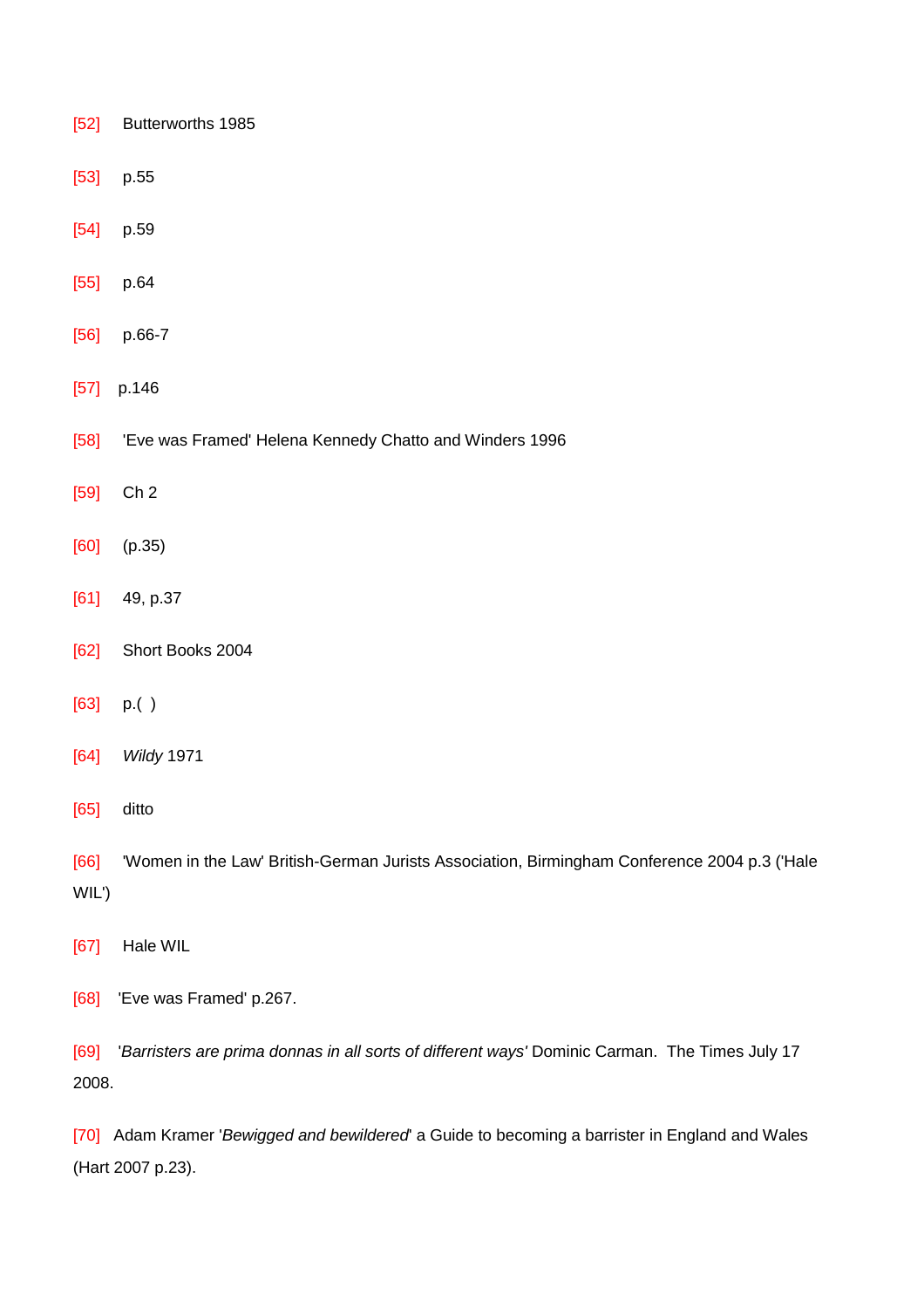[\[71\]](http://www.gresham.ac.uk/event.asp?PageId=45&EventId=871#_ednref72) *'Barristers are prima donnas in all sorts of different ways'* Dominic Carman. The Times July 17 2008

[\[72\]](http://www.gresham.ac.uk/event.asp?PageId=45&EventId=871#_ednref73) Sachs p.175. There were also 5 circuit Judges of 269: 7 recorders out of 366: and 4 QC's out of 372

[\[73\]](http://www.gresham.ac.uk/event.asp?PageId=45&EventId=871#_ednref74) 'A Matter of Justice Michael Zander: Oxford 1988 p.14

[\[74\]](http://www.gresham.ac.uk/event.asp?PageId=45&EventId=871#_ednref75) [ ] Silvia de Bertadano: The Times: June 4<sup>th</sup> 2009 but for suggestions that this may deter '*bright youngsters of talent from the profession'*. Letter Isabel Langdale QC: June 8<sup>th</sup> 2009

[\[78\]](http://www.gresham.ac.uk/event.asp?PageId=45&EventId=871#_ednref76) 'Passing Judgment on the Judges'. Telegrap.co.uk. Joshua Rozenberg  $22^{\text{nd}}$  March 2007

[\[75\]](http://www.gresham.ac.uk/event.asp?PageId=45&EventId=871#_ednref77) Eve was framed; women and British justice; Chatto and Windus London 1992 p.267

#### [\[76\]](http://www.gresham.ac.uk/event.asp?PageId=45&EventId=871#_ednref78) **64 Encouragement of diversity**

(1) The Commission, in performing its functions under this Part, must have regard to the need to encourage diversity in the range of persons available for selection for appointments.

[\[77\]](http://www.gresham.ac.uk/event.asp?PageId=45&EventId=871#_ednref79) The New Judiciary. Ashgate 1999, p.148

- [\[79\]](http://www.gresham.ac.uk/event.asp?PageId=45&EventId=871#_ednref80) Hale: NILQ p.282
- $[80]$  Equality and the Judiciary; why we should want more women judges. Public Law 2000.  $[$  ]
- [\[81\]](http://www.gresham.ac.uk/event.asp?PageId=45&EventId=871#_ednref82) ditto
- [\[82\]](http://www.gresham.ac.uk/event.asp?PageId=45&EventId=871#_ednref83) *R v Hassan* 20052 AC 467 para 73, p.22
- [\[83\]](http://www.gresham.ac.uk/event.asp?PageId=45&EventId=871#_ednref84) Sandra Day O'Connor: The Majesty of the Law: Random House 2003 p.193
- [\[84\]](http://www.gresham.ac.uk/event.asp?PageId=45&EventId=871#_ednref85) B. Hale p.20
- [\[86\]](http://www.gresham.ac.uk/event.asp?PageId=45&EventId=871#_ednref86) '*A Minority Opinion'* M Hale: Maccabean Lecture in Jurisprudence 2007 p.26
- [\[85\]](http://www.gresham.ac.uk/event.asp?PageId=45&EventId=871#_ednref87) *Ballard v US* 1946 329 US 187